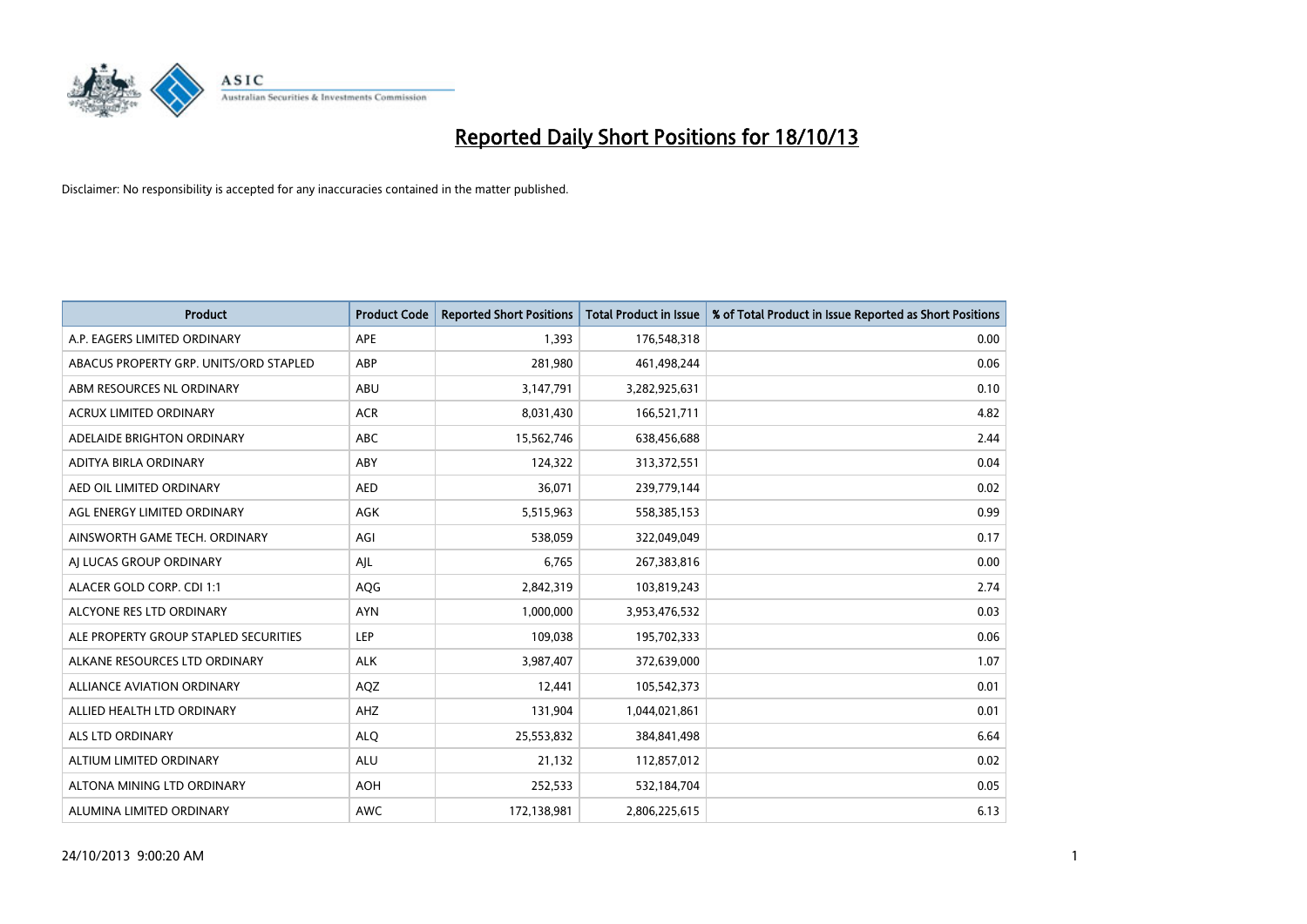

| <b>Product</b>                          | <b>Product Code</b> | <b>Reported Short Positions</b> | <b>Total Product in Issue</b> | % of Total Product in Issue Reported as Short Positions |
|-----------------------------------------|---------------------|---------------------------------|-------------------------------|---------------------------------------------------------|
| AMALGAMATED HOLDINGS ORDINARY           | AHD                 | 138,510                         | 157,806,992                   | 0.09                                                    |
| AMCOM TELECOMM. ORDINARY                | AMM                 | 787,026                         | 244,557,101                   | 0.32                                                    |
| AMCOR LIMITED ORDINARY                  | AMC                 | 3,738,964                       | 1,206,684,923                 | 0.31                                                    |
| AMP LIMITED ORDINARY                    | AMP                 | 23,332,320                      | 2,957,737,964                 | 0.79                                                    |
| AMPELLA MINING ORDINARY                 | <b>AMX</b>          | 365,381                         | 248,000,493                   | 0.15                                                    |
| ANGLOGOLD ASHANTI CDI 5:1               | AGG                 | 8                               | 89,207,765                    | 0.00                                                    |
| ANSELL LIMITED ORDINARY                 | <b>ANN</b>          | 7,737,051                       | 130,648,660                   | 5.92                                                    |
| ANTARES ENERGY LTD ORDINARY             | <b>AZZ</b>          | 369,111                         | 255,000,000                   | 0.14                                                    |
| ANZ BANKING GRP LTD ORDINARY            | ANZ                 | 5,406,498                       | 2,743,655,310                 | 0.20                                                    |
| APA GROUP STAPLED SECURITIES            | <b>APA</b>          | 10,183,487                      | 835,750,807                   | 1.22                                                    |
| APN NEWS & MEDIA ORDINARY               | <b>APN</b>          | 16,138,744                      | 661,526,586                   | 2.44                                                    |
| AQUARIUS PLATINUM. ORDINARY             | AQP                 | 6,549,790                       | 486,851,336                   | 1.35                                                    |
| AQUILA RESOURCES ORDINARY               | <b>AQA</b>          | 14,659,680                      | 411,804,442                   | 3.56                                                    |
| ARAFURA RESOURCE LTD ORDINARY           | <b>ARU</b>          | 8,367                           | 441,270,644                   | 0.00                                                    |
| ARB CORPORATION ORDINARY                | <b>ARP</b>          | 1,043,431                       | 72,481,302                    | 1.44                                                    |
| ARDENT LEISURE GROUP STAPLED SECURITIES | AAD                 | 2,750,103                       | 404,994,420                   | 0.68                                                    |
| ARENA REIT ORDINARY UNITS               | <b>ARF</b>          | 30,812                          | 206,342,963                   | 0.01                                                    |
| ARISTOCRAT LEISURE ORDINARY             | <b>ALL</b>          | 8,072,116                       | 551,418,047                   | 1.46                                                    |
| ARRIUM LTD ORDINARY                     | ARI                 | 29,449,520                      | 1,355,433,903                 | 2.17                                                    |
| ASCIANO LIMITED ORDINARY                | <b>AIO</b>          | 14,709,196                      | 975,385,664                   | 1.51                                                    |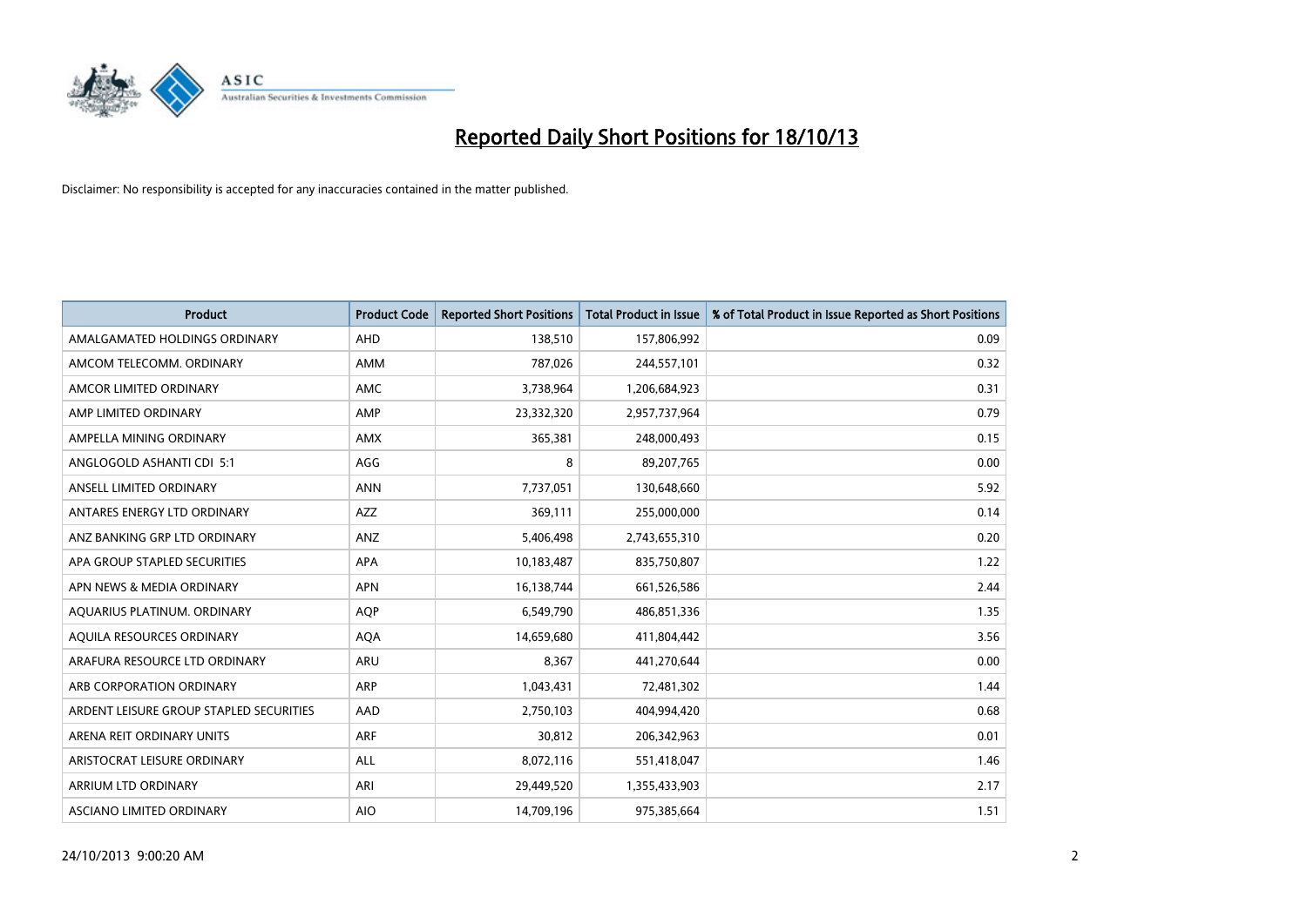

| <b>Product</b>                            | <b>Product Code</b> | <b>Reported Short Positions</b> | <b>Total Product in Issue</b> | % of Total Product in Issue Reported as Short Positions |
|-------------------------------------------|---------------------|---------------------------------|-------------------------------|---------------------------------------------------------|
| ASG GROUP LIMITED ORDINARY                | ASZ                 | 1,174,489                       | 206,720,839                   | 0.57                                                    |
| ASPEN GROUP ORD/UNITS STAPLED             | APZ                 | 125,377                         | 1,199,453,768                 | 0.01                                                    |
| ASTRO JAP PROP GROUP STAPLED US PROHIBIT. | AJA                 | 30,101                          | 67,211,752                    | 0.04                                                    |
| ASX LIMITED ORDINARY                      | ASX                 | 2,711,217                       | 193,595,162                   | 1.40                                                    |
| ATLANTIC LIMITED ORDINARY                 | ATI                 | 50,000                          | 154,757,339                   | 0.03                                                    |
| ATLAS IRON LIMITED ORDINARY               | AGO                 | 37,614,367                      | 915,496,158                   | 4.11                                                    |
| ATRUM COAL NL ORDINARY                    | ATU                 | 9,003                           | 62,806,250                    | 0.01                                                    |
| AUCKLAND INTERNATION ORDINARY             | AIA                 | 19,438                          | 1,322,564,489                 | 0.00                                                    |
| AURIZON HOLDINGS LTD ORDINARY             | AZJ                 | 2,552,545                       | 2,137,284,503                 | 0.12                                                    |
| <b>AURORA OIL &amp; GAS ORDINARY</b>      | <b>AUT</b>          | 7,382,993                       | 448,785,778                   | 1.65                                                    |
| AUSDRILL LIMITED ORDINARY                 | <b>ASL</b>          | 15,457,709                      | 312,277,224                   | 4.95                                                    |
| AUSENCO LIMITED ORDINARY                  | AAX                 | 1,237,349                       | 123,527,574                   | 1.00                                                    |
| <b>AUSTAL LIMITED ORDINARY</b>            | ASB                 | 710,175                         | 346,007,639                   | 0.21                                                    |
| AUSTBROKERS HOLDINGS ORDINARY             | <b>AUB</b>          | 25,574                          | 58,884,637                    | 0.04                                                    |
| AUSTIN ENGINEERING ORDINARY               | ANG                 | 384,814                         | 73,164,403                    | 0.53                                                    |
| AUSTRALAND PROPERTY STAPLED SECURITY      | <b>ALZ</b>          | 2,114,865                       | 578,324,670                   | 0.37                                                    |
| AUSTRALIAN AGRICULT. ORDINARY             | AAC                 | 5,134,175                       | 532,294,404                   | 0.96                                                    |
| AUSTRALIAN EDUCATION UNITS                | <b>AEU</b>          | 2,179                           | 175,465,397                   | 0.00                                                    |
| AUSTRALIAN INFR LTD ORDINARY              | <b>AIX</b>          | 3,323,597                       | 620,733,944                   | 0.54                                                    |
| AUSTRALIAN PHARM. ORDINARY                | API                 | 714,684                         | 488,115,883                   | 0.15                                                    |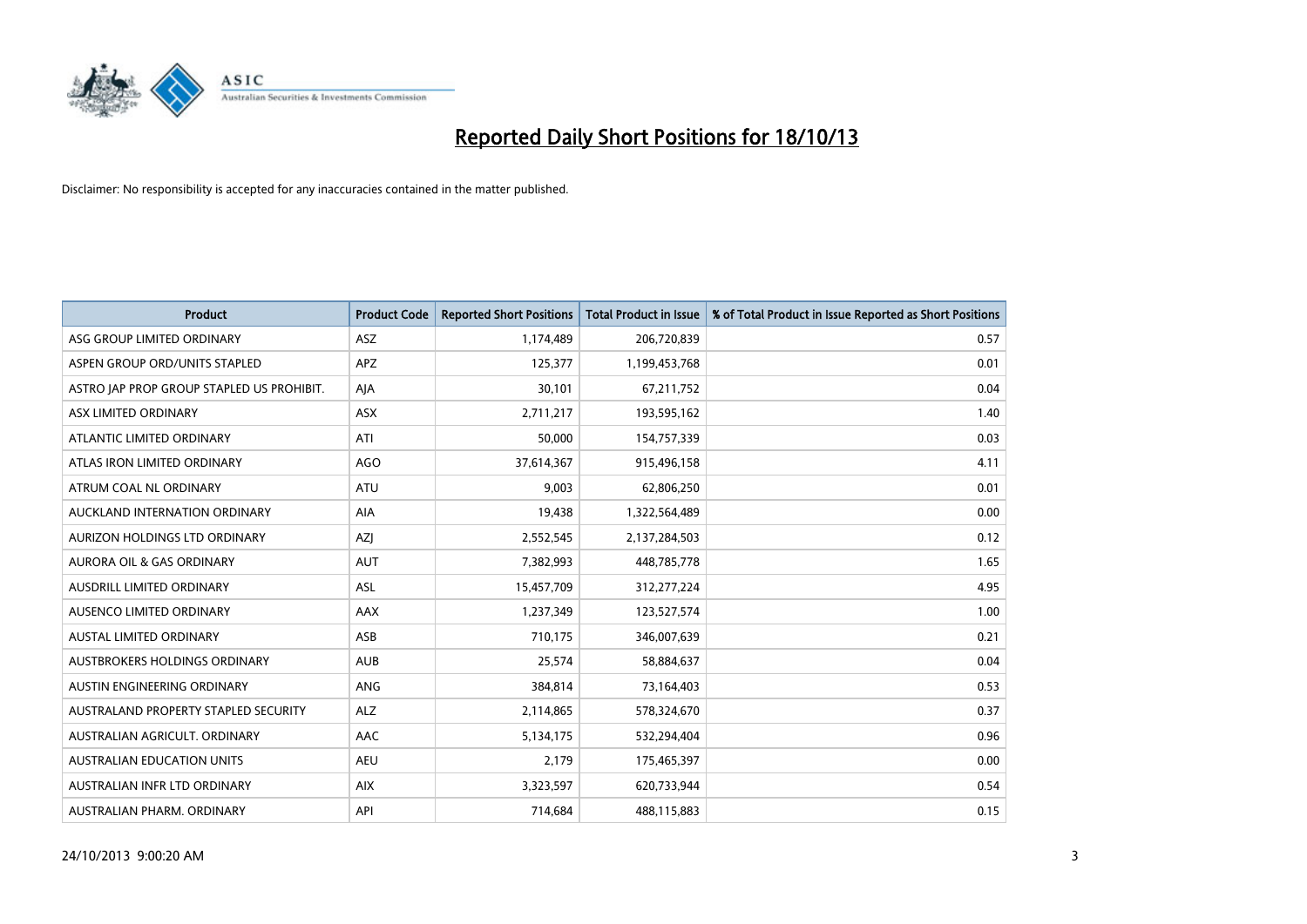

| <b>Product</b>                                | <b>Product Code</b> | <b>Reported Short Positions</b> | <b>Total Product in Issue</b> | % of Total Product in Issue Reported as Short Positions |
|-----------------------------------------------|---------------------|---------------------------------|-------------------------------|---------------------------------------------------------|
| AUTOMOTIVE HOLDINGS ORDINARY                  | AHE                 | 297,310                         | 260,579,682                   | 0.11                                                    |
| AVANCO RESOURCES LTD ORDINARY                 | AVB                 | 4,292,928                       | 1,113,993,968                 | 0.39                                                    |
| AVIENNINGS LIMITED ORDINARY                   | <b>AVI</b>          | 69,999                          | 384,423,851                   | 0.02                                                    |
| AWE LIMITED ORDINARY                          | <b>AWE</b>          | 1,015,952                       | 522,116,985                   | 0.19                                                    |
| <b>BANDANNA ENERGY ORDINARY</b>               | <b>BND</b>          | 19,064,058                      | 528,481,199                   | 3.61                                                    |
| BANK OF QUEENSLAND. ORDINARY                  | <b>BOO</b>          | 2,739,986                       | 319,809,993                   | 0.86                                                    |
| <b>BASE RES LIMITED ORDINARY</b>              | <b>BSE</b>          | 5,392,801                       | 561,840,029                   | 0.96                                                    |
| BATHURST RES NZ LTD ORDINARY                  | <b>BRL</b>          | 20,093,261                      | 817,135,097                   | 2.46                                                    |
| BC IRON LIMITED ORDINARY                      | <b>BCI</b>          | 29,045                          | 123,628,630                   | 0.02                                                    |
| BEACH ENERGY LIMITED ORDINARY                 | <b>BPT</b>          | 20,606,487                      | 1,277,533,962                 | 1.61                                                    |
| BEADELL RESOURCE LTD ORDINARY                 | <b>BDR</b>          | 43,170,603                      | 790,527,280                   | 5.46                                                    |
| <b>BEGA CHEESE LTD ORDINARY</b>               | <b>BGA</b>          | 651,845                         | 151,866,050                   | 0.43                                                    |
| BENDIGO AND ADELAIDE ORDINARY                 | <b>BEN</b>          | 11,845,682                      | 409,943,305                   | 2.89                                                    |
| BERKELEY RESOURCES ORDINARY                   | <b>BKY</b>          | 688,591                         | 179,393,323                   | 0.38                                                    |
| <b>BHP BILLITON LIMITED ORDINARY</b>          | <b>BHP</b>          | 7,288,219                       | 3,211,691,105                 | 0.23                                                    |
| <b>BILLABONG ORDINARY</b>                     | <b>BBG</b>          | 18,282,204                      | 478,944,292                   | 3.82                                                    |
| <b>BIONOMICS LIMITED ORDINARY</b>             | <b>BNO</b>          | 220,894                         | 412,041,924                   | 0.05                                                    |
| <b>BLACKMORES LIMITED ORDINARY</b>            | <b>BKL</b>          | 7,322                           | 16,973,764                    | 0.04                                                    |
| <b>BLACKTHORN RESOURCES ORD US PROHIBITED</b> | <b>BTR</b>          | 525,801                         | 164,285,950                   | 0.32                                                    |
| BLUESCOPE STEEL LTD ORDINARY                  | <b>BSL</b>          | 6,243,689                       | 558,733,728                   | 1.12                                                    |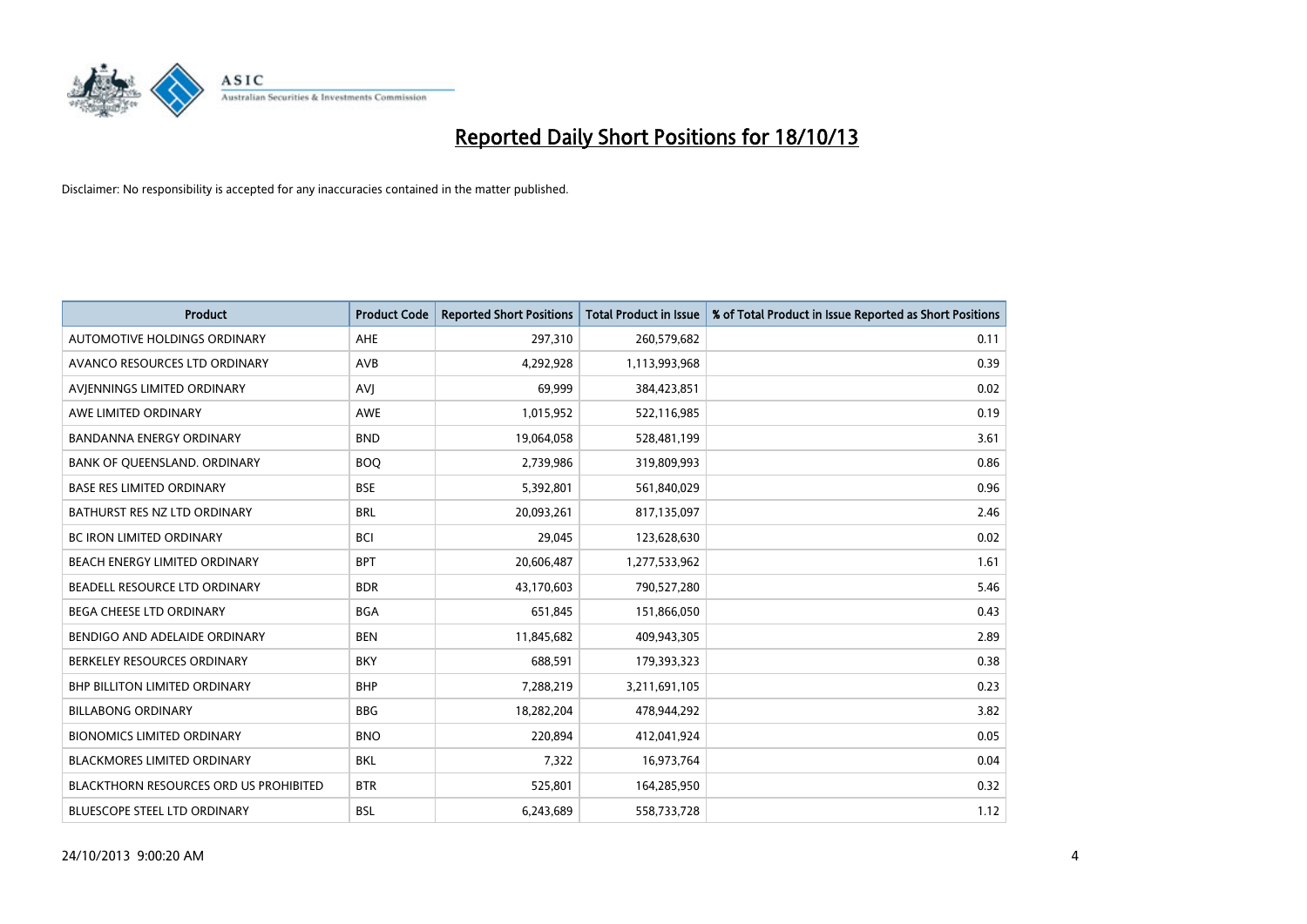

| <b>Product</b>                      | <b>Product Code</b> | <b>Reported Short Positions</b> | <b>Total Product in Issue</b> | % of Total Product in Issue Reported as Short Positions |
|-------------------------------------|---------------------|---------------------------------|-------------------------------|---------------------------------------------------------|
| <b>BOART LONGYEAR ORDINARY</b>      | <b>BLY</b>          | 43,794,488                      | 461,163,412                   | 9.50                                                    |
| <b>BOOM LOGISTICS ORDINARY</b>      | <b>BOL</b>          | 99,999                          | 470,598,576                   | 0.02                                                    |
| BORAL LIMITED, ORDINARY             | <b>BLD</b>          | 49,916,615                      | 778,739,826                   | 6.41                                                    |
| <b>BRADKEN LIMITED ORDINARY</b>     | <b>BKN</b>          | 15,362,497                      | 169,240,662                   | 9.08                                                    |
| <b>BRAMBLES LIMITED ORDINARY</b>    | <b>BXB</b>          | 2,076,519                       | 1,558,795,774                 | 0.13                                                    |
| <b>BREVILLE GROUP LTD ORDINARY</b>  | <b>BRG</b>          | 2,956,562                       | 130,095,322                   | 2.27                                                    |
| <b>BRICKWORKS LIMITED ORDINARY</b>  | <b>BKW</b>          | 96,264                          | 148,038,996                   | 0.07                                                    |
| <b>BROCKMAN MINING LTD ORDINARY</b> | <b>BCK</b>          | 91,031                          | 7,894,482,131                 | 0.00                                                    |
| BT INVESTMENT MNGMNT ORDINARY       | <b>BTT</b>          | 51,280                          | 278,100,237                   | 0.02                                                    |
| <b>BURU ENERGY ORDINARY</b>         | <b>BRU</b>          | 12,219,921                      | 298,365,707                   | 4.10                                                    |
| <b>BWP TRUST ORDINARY UNITS</b>     | <b>BWP</b>          | 3,685,498                       | 627,165,919                   | 0.59                                                    |
| CABCHARGE AUSTRALIA ORDINARY        | CAB                 | 14,159,607                      | 120,430,683                   | 11.76                                                   |
| CALTEX AUSTRALIA ORDINARY           | <b>CTX</b>          | 1,718,850                       | 270,000,000                   | 0.64                                                    |
| CAPE LAMBERT RES LTD ORDINARY       | <b>CFE</b>          | 19,764                          | 676,191,942                   | 0.00                                                    |
| <b>CAPITOL HEALTH ORDINARY</b>      | CAJ                 | 129,009                         | 430,432,121                   | 0.03                                                    |
| CARABELLA RES LTD ORDINARY          | <b>CLR</b>          | 119,115                         | 158,236,547                   | 0.08                                                    |
| <b>CARBON ENERGY ORDINARY</b>       | <b>CNX</b>          | 120,261                         | 1,150,931,288                 | 0.01                                                    |
| <b>CARDNO LIMITED ORDINARY</b>      | CDD                 | 8,497,223                       | 145,007,042                   | 5.86                                                    |
| CARNARVON PETROLEUM ORDINARY        | <b>CVN</b>          | 39,246                          | 934,109,501                   | 0.00                                                    |
| CARSALES.COM LTD ORDINARY           | <b>CRZ</b>          | 1,406,537                       | 237,513,965                   | 0.59                                                    |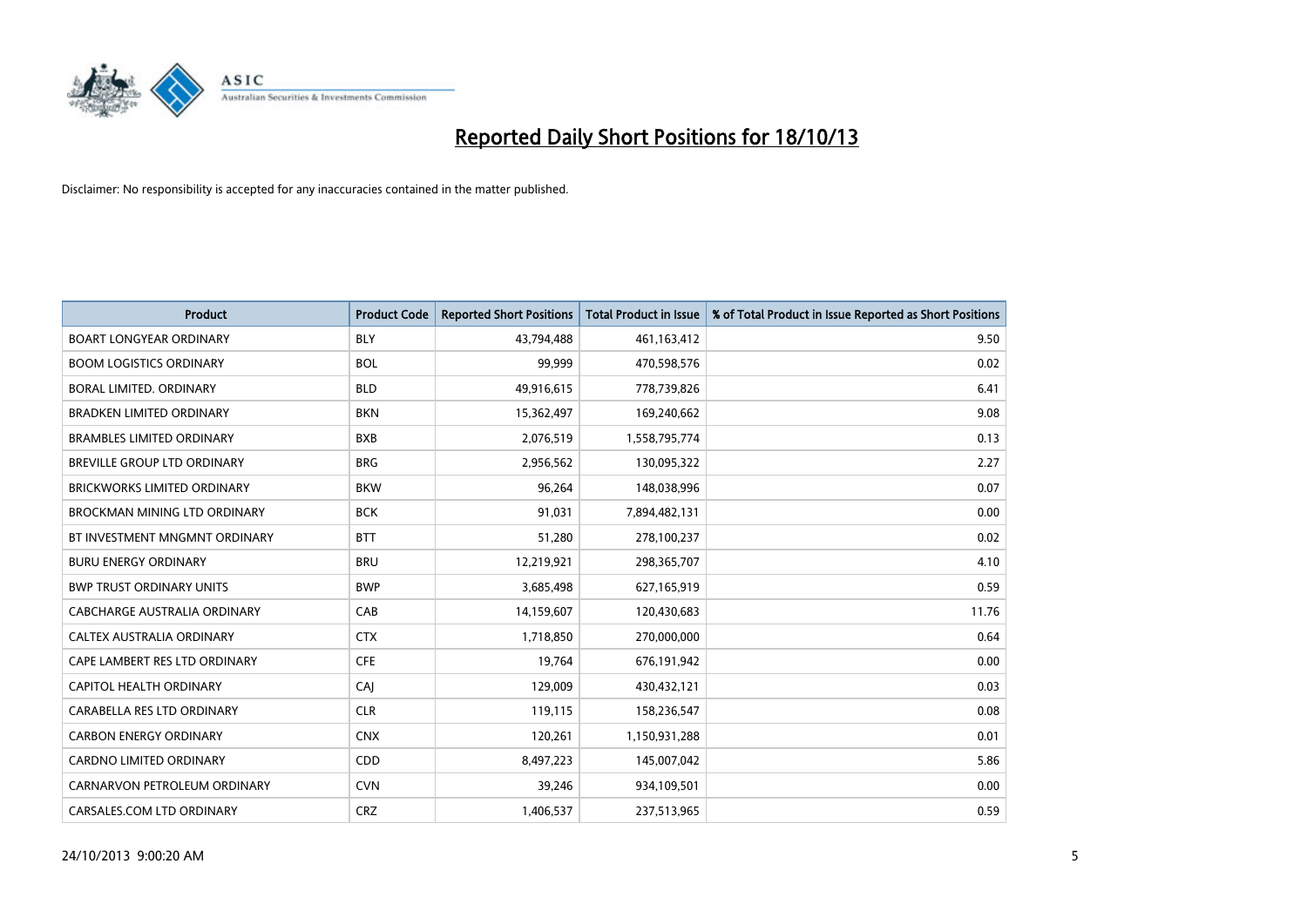

| <b>Product</b>                          | <b>Product Code</b> | <b>Reported Short Positions</b> | <b>Total Product in Issue</b> | % of Total Product in Issue Reported as Short Positions |
|-----------------------------------------|---------------------|---------------------------------|-------------------------------|---------------------------------------------------------|
| <b>CASH CONVERTERS ORDINARY</b>         | CCV                 | 5,160,908                       | 425,619,099                   | 1.21                                                    |
| CEDAR WOODS PROP. ORDINARY              | <b>CWP</b>          | 178,456                         | 73,359,551                    | 0.24                                                    |
| CENTRAL PETROLEUM ORDINARY              | <b>CTP</b>          | 247,751                         | 309,216,369                   | 0.08                                                    |
| CERAMIC FUEL CELLS ORDINARY             | <b>CFU</b>          | 491,102                         | 1,591,941,620                 | 0.03                                                    |
| CFS RETAIL TRUST GRP STAPLED SECURITIES | <b>CFX</b>          | 52,544,654                      | 2,858,286,690                 | 1.84                                                    |
| <b>CHALICE GOLD MINES ORDINARY</b>      | <b>CHN</b>          | 50,000                          | 251,230,886                   | 0.02                                                    |
| CHALLENGER DIV.PRO. STAPLED UNITS       | <b>CDI</b>          | 10.006                          | 214,101,013                   | 0.00                                                    |
| <b>CHALLENGER LIMITED ORDINARY</b>      | <b>CGF</b>          | 1,725,963                       | 530,862,585                   | 0.33                                                    |
| CHARTER HALL GROUP STAPLED US PROHIBIT. | <b>CHC</b>          | 194,031                         | 309,068,171                   | 0.06                                                    |
| <b>CHARTER HALL RETAIL UNITS</b>        | <b>COR</b>          | 9,670,333                       | 341,843,880                   | 2.83                                                    |
| <b>CHORUS LIMITED ORDINARY</b>          | <b>CNU</b>          | 46,783                          | 396,369,767                   | 0.01                                                    |
| CITIGOLD CORP LTD ORDINARY              | <b>CTO</b>          | 153,427                         | 1,352,907,765                 | 0.01                                                    |
| <b>CLOUGH LIMITED ORDINARY</b>          | <b>CLO</b>          | 1,918,394                       | 777,208,039                   | 0.25                                                    |
| COAL OF AFRICA LTD ORDINARY             | <b>CZA</b>          | 10.426                          | 1,048,368,613                 | 0.00                                                    |
| COALSPUR MINES LTD ORDINARY             | <b>CPL</b>          | 9,117,284                       | 641,394,435                   | 1.42                                                    |
| COCA-COLA AMATIL ORDINARY               | <b>CCL</b>          | 19,968,666                      | 763,590,249                   | 2.62                                                    |
| <b>COCHLEAR LIMITED ORDINARY</b>        | <b>COH</b>          | 8,984,470                       | 57,062,020                    | 15.75                                                   |
| COCKATOO COAL ORDINARY                  | <b>COK</b>          | 8,756,474                       | 886,294,158                   | 0.99                                                    |
| <b>CODAN LIMITED ORDINARY</b>           | <b>CDA</b>          | 1,232,142                       | 176,926,104                   | 0.70                                                    |
| COFFEY INTERNATIONAL ORDINARY           | COF                 | 18,921                          | 255,833,165                   | 0.01                                                    |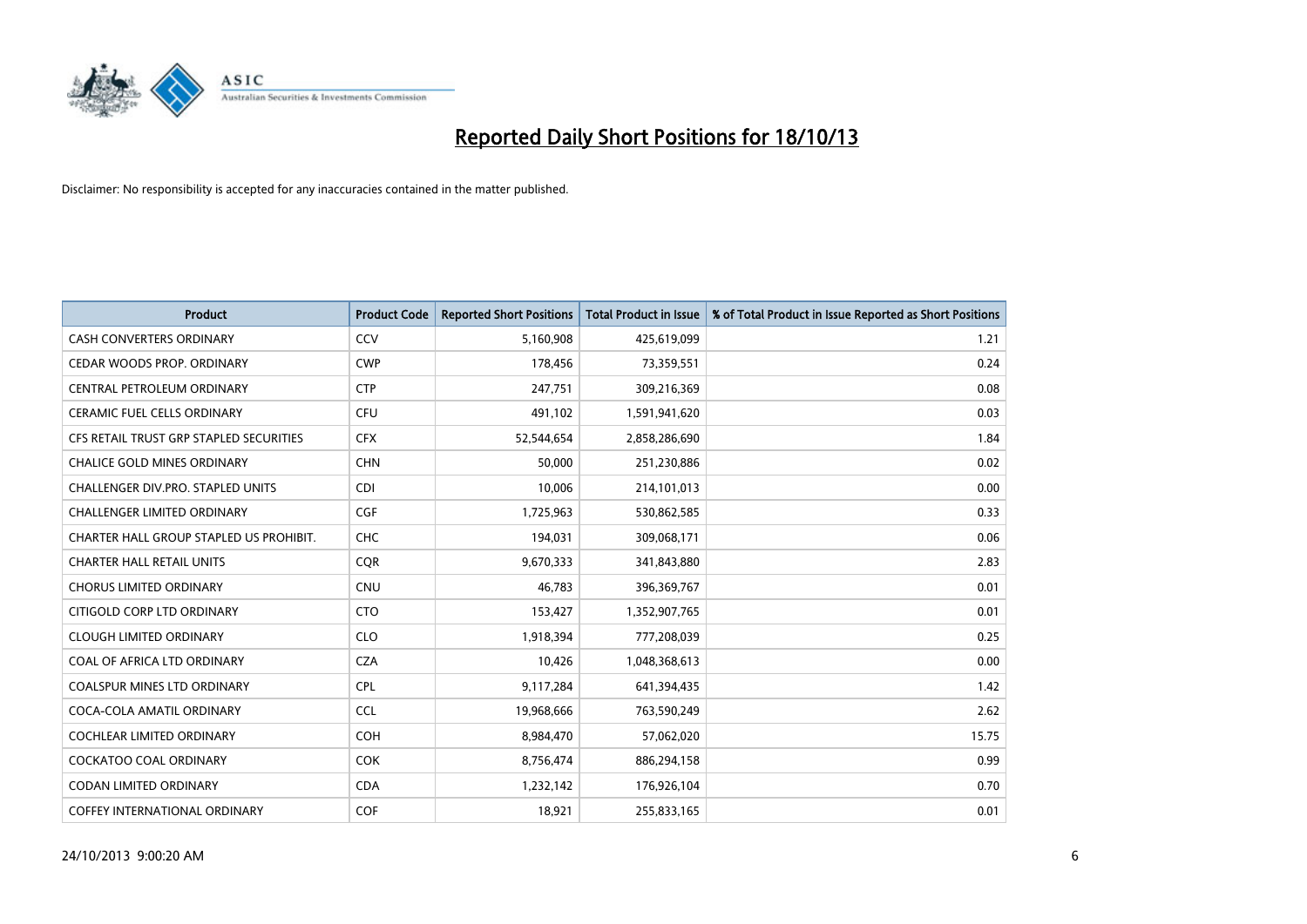

| Product                                 | <b>Product Code</b> | <b>Reported Short Positions</b> | <b>Total Product in Issue</b> | % of Total Product in Issue Reported as Short Positions |
|-----------------------------------------|---------------------|---------------------------------|-------------------------------|---------------------------------------------------------|
| <b>COKAL LTD ORDINARY</b>               | <b>CKA</b>          | 296,396                         | 455,421,892                   | 0.07                                                    |
| <b>COLLECTION HOUSE ORDINARY</b>        | <b>CLH</b>          | 1,235,534                       | 128,150,198                   | 0.96                                                    |
| <b>COLLINS FOODS LTD ORDINARY</b>       | <b>CKF</b>          | 22,000                          | 93,000,003                    | 0.02                                                    |
| COMMONWEALTH BANK, ORDINARY             | <b>CBA</b>          | 5,383,220                       | 1,611,928,836                 | 0.33                                                    |
| <b>COMMONWEALTH PROP ORDINARY UNITS</b> | <b>CPA</b>          | 9,105,597                       | 2,347,003,413                 | 0.39                                                    |
| <b>COMPASS RESOURCES ORDINARY</b>       | <b>CMR</b>          | 7,472                           | 1,403,744,100                 | 0.00                                                    |
| <b>COMPUTERSHARE LTD ORDINARY</b>       | <b>CPU</b>          | 11,745,422                      | 556,203,079                   | 2.11                                                    |
| <b>COOPER ENERGY LTD ORDINARY</b>       | <b>COE</b>          | 29,299                          | 329,099,922                   | 0.01                                                    |
| CORP TRAVEL LIMITED ORDINARY            | <b>CTD</b>          | 255,276                         | 78,246,245                    | 0.33                                                    |
| <b>CREDIT CORP GROUP ORDINARY</b>       | CCP                 | 33,249                          | 46,131,882                    | 0.07                                                    |
| <b>CROMWELL PROP STAPLED SECURITIES</b> | <b>CMW</b>          | 11,844,447                      | 1,719,157,262                 | 0.69                                                    |
| <b>CROWE HORWATH AUS ORDINARY</b>       | <b>CRH</b>          | 2,651,438                       | 269,665,096                   | 0.98                                                    |
| <b>CROWN LIMITED ORDINARY</b>           | <b>CWN</b>          | 2,485,071                       | 728,394,185                   | 0.34                                                    |
| <b>CSG LIMITED ORDINARY</b>             | CSV                 | 309,019                         | 278,973,075                   | 0.11                                                    |
| <b>CSL LIMITED ORDINARY</b>             | <b>CSL</b>          | 376,733                         | 486,908,913                   | 0.08                                                    |
| <b>CSR LIMITED ORDINARY</b>             | <b>CSR</b>          | 33,265,097                      | 506,000,315                   | 6.57                                                    |
| <b>CUDECO LIMITED ORDINARY</b>          | CDU                 | 8,939,404                       | 205,017,174                   | 4.36                                                    |
| DART ENERGY LTD ORDINARY                | <b>DTE</b>          | 6,466,421                       | 1,108,251,519                 | 0.58                                                    |
| DATA#3 LIMITED ORDINARY                 | <b>DTL</b>          | 58,853                          | 153,974,950                   | 0.04                                                    |
| DAVID JONES LIMITED ORDINARY            | <b>DJS</b>          | 61,804,796                      | 535,002,401                   | 11.55                                                   |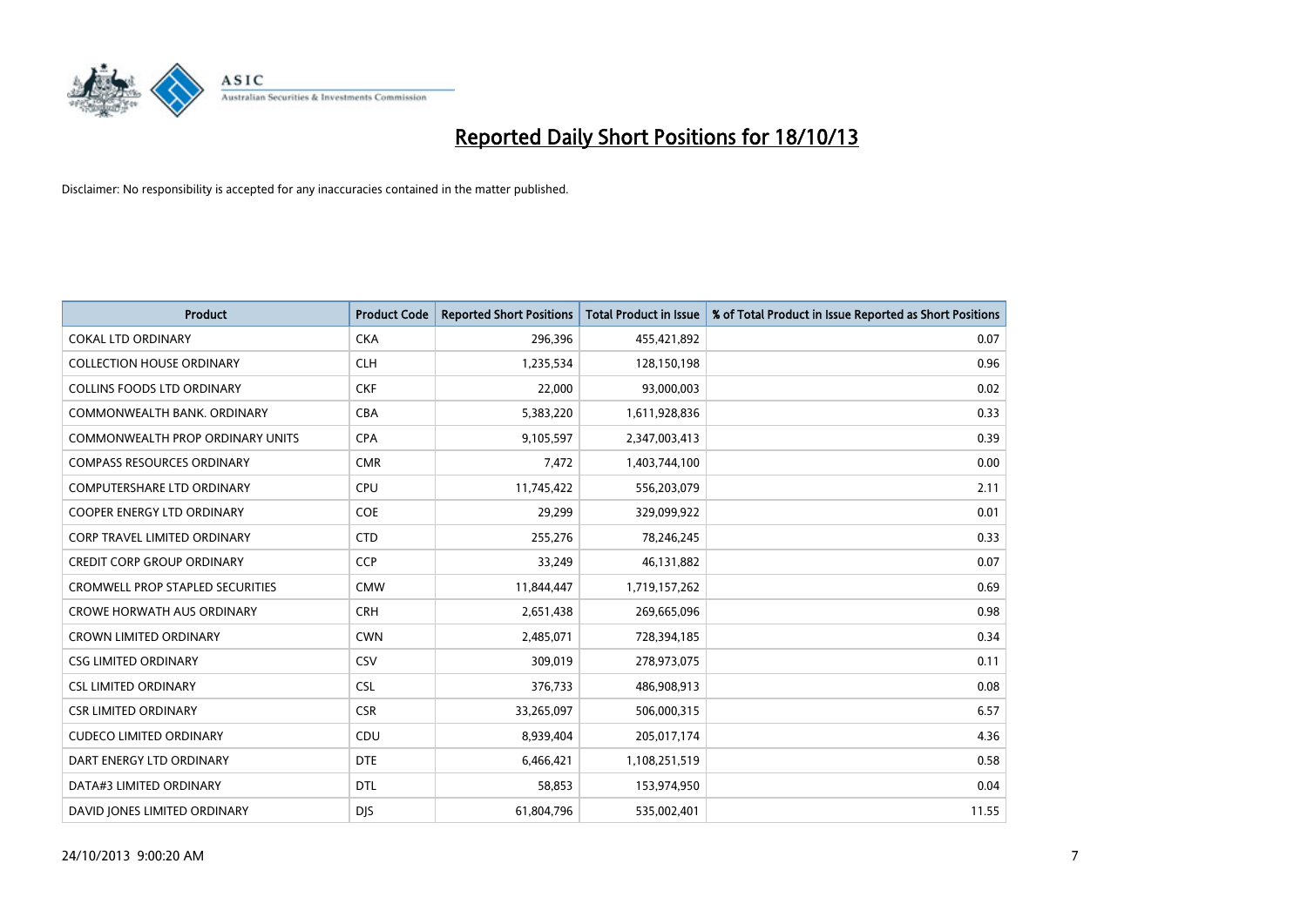

| <b>Product</b>                       | <b>Product Code</b> | <b>Reported Short Positions</b> | <b>Total Product in Issue</b> | % of Total Product in Issue Reported as Short Positions |
|--------------------------------------|---------------------|---------------------------------|-------------------------------|---------------------------------------------------------|
| DECMIL GROUP LIMITED ORDINARY        | <b>DCG</b>          | 3,729,575                       | 168,657,794                   | 2.21                                                    |
| DEEP YELLOW LIMITED ORDINARY         | <b>DYL</b>          | 100,002                         | 1,562,794,247                 | 0.01                                                    |
| DEXUS PROPERTY GROUP STAPLED UNITS   | <b>DXS</b>          | 122,297,683                     | 4,628,228,426                 | 2.64                                                    |
| DISCOVERY METALS LTD ORDINARY        | <b>DML</b>          | 3,787,660                       | 560,034,418                   | 0.68                                                    |
| DOMINO PIZZA ENTERPR ORDINARY        | <b>DMP</b>          | 395,676                         | 85,855,713                    | 0.46                                                    |
| DONACO INTERNATIONAL ORDINARY        | <b>DNA</b>          | 829,527                         | 371,731,146                   | 0.22                                                    |
| DOWNER EDI LIMITED ORDINARY          | <b>DOW</b>          | 11,639,743                      | 434,734,970                   | 2.68                                                    |
| DRILLSEARCH ENERGY ORDINARY          | <b>DLS</b>          | 13,485,524                      | 429,665,895                   | 3.14                                                    |
| DUET GROUP STAPLED US PROHIBIT.      | <b>DUE</b>          | 10,404,252                      | 1,237,195,531                 | 0.84                                                    |
| DULUXGROUP LIMITED ORDINARY          | <b>DLX</b>          | 1,662,971                       | 377,019,430                   | 0.44                                                    |
| DWS LTD ORDINARY                     | <b>DWS</b>          | 526,028                         | 132,362,763                   | 0.40                                                    |
| ECHO ENTERTAINMENT ORDINARY          | <b>EGP</b>          | 8,047,661                       | 825,672,730                   | 0.97                                                    |
| <b>ELDERS LIMITED ORDINARY</b>       | <b>ELD</b>          | 19,836,311                      | 455,013,329                   | 4.36                                                    |
| ELEMENTAL MINERALS ORDINARY          | <b>ELM</b>          | 2,959                           | 303,263,391                   | 0.00                                                    |
| <b>EMECO HOLDINGS ORDINARY</b>       | <b>EHL</b>          | 10,118,908                      | 599,675,707                   | 1.69                                                    |
| <b>ENDEAVOUR MIN CORP CDI 1:1</b>    | <b>EVR</b>          | 397,775                         | 93,408,541                    | 0.43                                                    |
| <b>ENERGY DEVELOPMENTS ORDINARY</b>  | <b>ENE</b>          | 408                             | 161,941,561                   | 0.00                                                    |
| ENERGY RESOURCES ORDINARY 'A'        | <b>ERA</b>          | 9,629,069                       | 517,725,062                   | 1.86                                                    |
| <b>ENERGY WORLD CORPOR, ORDINARY</b> | <b>EWC</b>          | 28,617,763                      | 1,734,166,672                 | 1.65                                                    |
| ENVESTRA LIMITED ORDINARY            | <b>ENV</b>          | 3,522,008                       | 1,796,808,474                 | 0.20                                                    |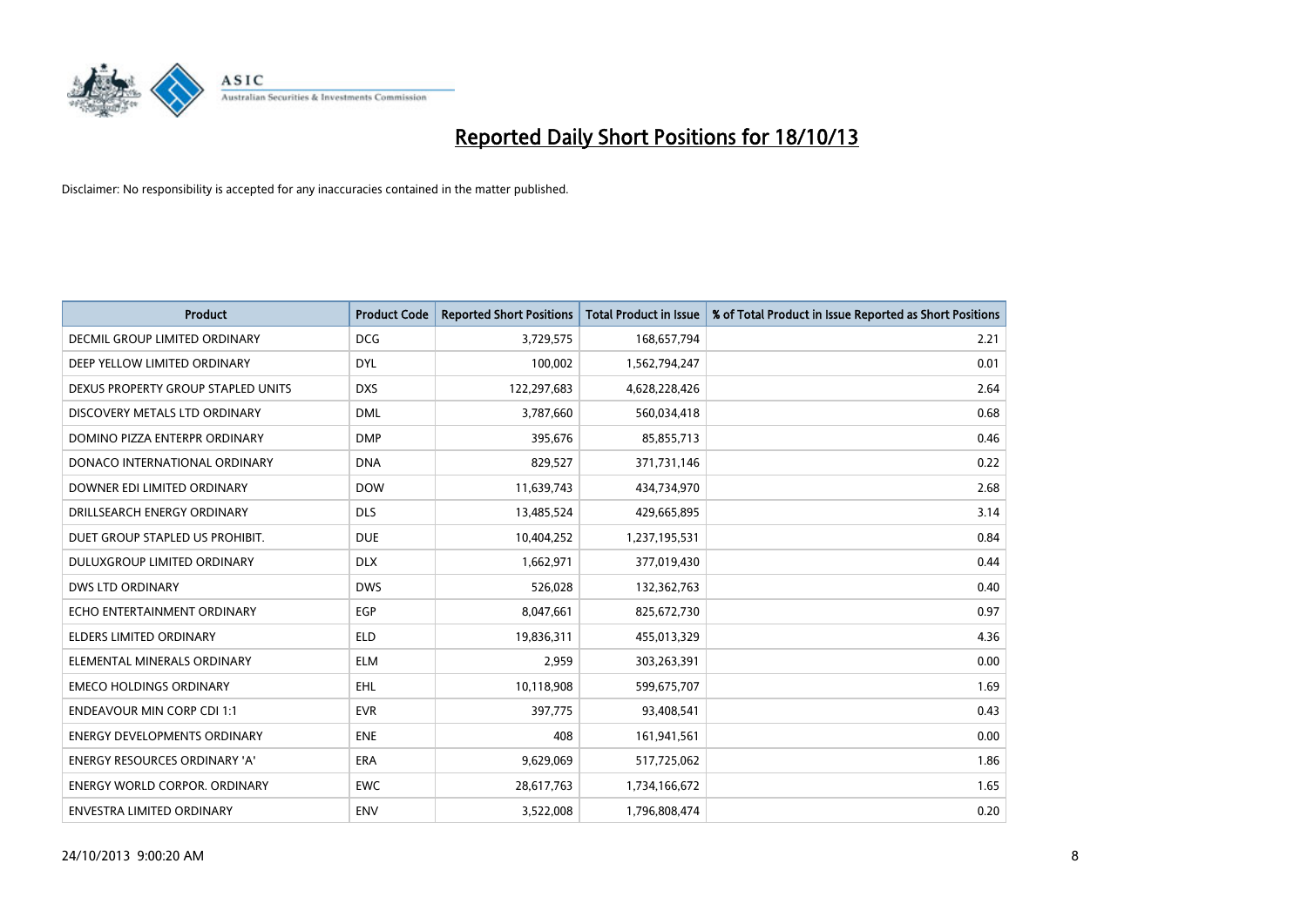

| <b>Product</b>                         | <b>Product Code</b> | <b>Reported Short Positions</b> | <b>Total Product in Issue</b> | % of Total Product in Issue Reported as Short Positions |
|----------------------------------------|---------------------|---------------------------------|-------------------------------|---------------------------------------------------------|
| EQUATORIAL RES LTD ORDINARY            | EQX                 | 8                               | 121,885,353                   | 0.00                                                    |
| ERM POWER LIMITED ORDINARY             | <b>EPW</b>          | 50,069                          | 208,116,807                   | 0.02                                                    |
| ESERVGLOBAL LIMITED ORDINARY           | ESV                 | 7,931,177                       | 249,045,997                   | 3.18                                                    |
| EVOLUTION MINING LTD ORDINARY          | <b>EVN</b>          | 19,717,021                      | 708,652,367                   | 2.78                                                    |
| FAIRFAX MEDIA LTD ORDINARY             | <b>FXI</b>          | 253,383,408                     | 2,351,955,725                 | 10.77                                                   |
| <b>FAR LTD ORDINARY</b>                | <b>FAR</b>          | 25,127,421                      | 2,499,846,742                 | 1.01                                                    |
| FEDERATION CNTRES ORD/UNIT STAPLED SEC | FDC                 | 3,747,483                       | 1,427,641,565                 | 0.26                                                    |
| FINBAR GROUP LIMITED ORDINARY          | <b>FRI</b>          | 13,985                          | 220,847,184                   | 0.01                                                    |
| FISHER & PAYKEL H. ORDINARY            | <b>FPH</b>          | 241,002                         | 546,837,209                   | 0.04                                                    |
| FKP PROPERTY GROUP STAPLED SECURITIES  | <b>FKP</b>          | 9,500,128                       | 321,578,705                   | 2.95                                                    |
| FLEETWOOD CORP ORDINARY                | <b>FWD</b>          | 2,852,941                       | 60,522,619                    | 4.71                                                    |
| FLETCHER BUILDING ORDINARY             | <b>FBU</b>          | 3,647,108                       | 686,096,427                   | 0.53                                                    |
| FLEXIGROUP LIMITED ORDINARY            | <b>FXL</b>          | 157,296                         | 303,385,394                   | 0.05                                                    |
| <b>FLIGHT CENTRE ORDINARY</b>          | <b>FLT</b>          | 3,002,553                       | 100,527,011                   | 2.99                                                    |
| FLINDERS MINES LTD ORDINARY            | <b>FMS</b>          | 2,917,441                       | 1,824,843,676                 | 0.16                                                    |
| FOCUS MINERALS LTD ORDINARY            | <b>FML</b>          | 31,960,786                      | 9,137,375,877                 | 0.35                                                    |
| FONTERRA SHARE FUND ORDINARY UNITS     | <b>FSF</b>          | 37,859                          | 106,151,733                   | 0.04                                                    |
| FORGE GROUP LIMITED ORDINARY           | FGE                 | 1,393,821                       | 86,169,014                    | 1.62                                                    |
| FORTESCUE METALS GRP ORDINARY          | <b>FMG</b>          | 181,814,235                     | 3,113,798,151                 | 5.84                                                    |
| <b>G.U.D. HOLDINGS ORDINARY</b>        | GUD                 | 6,346,163                       | 71,341,319                    | 8.90                                                    |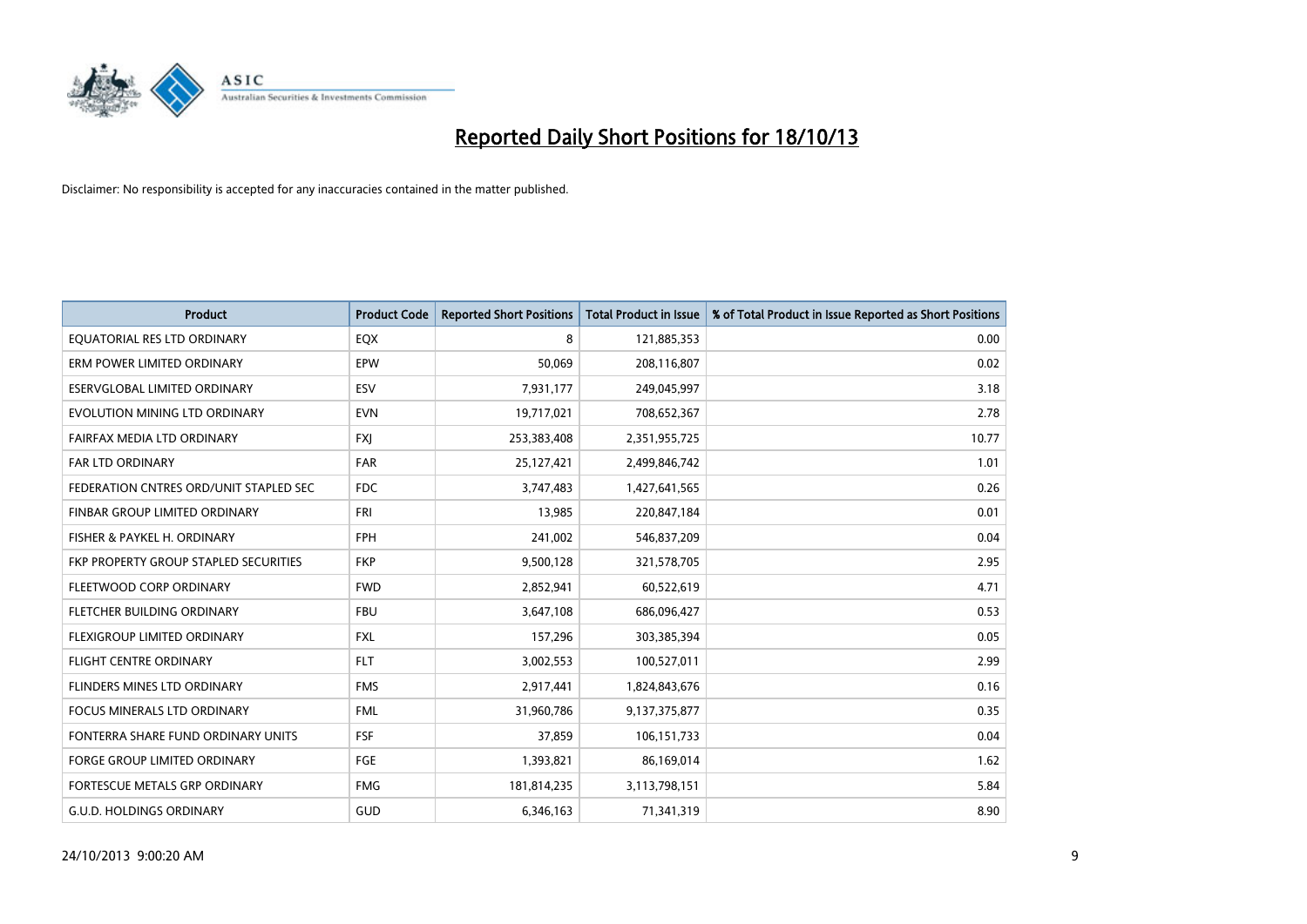

| <b>Product</b>                                   | <b>Product Code</b> | <b>Reported Short Positions</b> | <b>Total Product in Issue</b> | % of Total Product in Issue Reported as Short Positions |
|--------------------------------------------------|---------------------|---------------------------------|-------------------------------|---------------------------------------------------------|
| <b>G8 EDUCATION LIMITED ORDINARY</b>             | <b>GEM</b>          | 1,584,034                       | 300,302,719                   | 0.53                                                    |
| <b>GALAXY RESOURCES ORDINARY</b>                 | GXY                 | 12,627,148                      | 1,007,464,921                 | 1.25                                                    |
| <b>GENETIC TECHNOLOGIES ORDINARY</b>             | GTG                 | 182,610                         | 565,749,677                   | 0.03                                                    |
| <b>GEODYNAMICS LIMITED ORDINARY</b>              | GDY                 | 850                             | 406,452,608                   | 0.00                                                    |
| GI DYNAMICS, INC CDI US PROHIBITED               | GID                 | 9,161                           | 389,977,755                   | 0.00                                                    |
| <b>GINDALBIE METALS LTD ORDINARY</b>             | <b>GBG</b>          | 54,095,502                      | 1,493,054,193                 | 3.62                                                    |
| <b>GOODMAN FIELDER, ORDINARY</b>                 | <b>GFF</b>          | 30,707,365                      | 1,955,559,207                 | 1.57                                                    |
| <b>GOODMAN GROUP STAPLED</b>                     | GMG                 | 6,690,275                       | 1,718,742,809                 | 0.39                                                    |
| <b>GPT GROUP STAPLED SEC.</b>                    | <b>GPT</b>          | 7,653,629                       | 1,694,888,638                 | 0.45                                                    |
| <b>GRAINCORP LIMITED A CLASS ORDINARY</b>        | <b>GNC</b>          | 387,504                         | 228,855,628                   | 0.17                                                    |
| <b>GRANGE RESOURCES. ORDINARY</b>                | GRR                 | 5,502,950                       | 1,156,492,195                 | 0.48                                                    |
| <b>GREENCROSS LIMITED ORDINARY</b>               | <b>GXL</b>          | 4,329                           | 37,535,276                    | 0.01                                                    |
| <b>GREENLAND MIN EN LTD ORDINARY</b>             | GGG                 | 5,505,704                       | 573,617,440                   | 0.96                                                    |
| <b>GROWTHPOINT PROPERTY ORD/UNIT STAPLED SEC</b> | GOZ                 | 109,399                         | 414,410,218                   | 0.03                                                    |
| <b>GRYPHON MINERALS LTD ORDINARY</b>             | GRY                 | 7,341,172                       | 400,691,164                   | 1.83                                                    |
| <b>GUILDFORD COAL LTD ORDINARY</b>               | <b>GUF</b>          | 312,215                         | 635,046,899                   | 0.05                                                    |
| <b>GUIARAT NRE COAL LTD ORDINARY</b>             | <b>GNM</b>          | 153,267                         | 1,376,138,678                 | 0.01                                                    |
| <b>GWA GROUP LTD ORDINARY</b>                    | <b>GWA</b>          | 14,894,297                      | 306,533,770                   | 4.86                                                    |
| <b>HARVEY NORMAN ORDINARY</b>                    | <b>HVN</b>          | 59,683,695                      | 1,062,316,784                 | 5.62                                                    |
| <b>HENDERSON GROUP CDI 1:1</b>                   | <b>HGG</b>          | 964,431                         | 737,836,207                   | 0.13                                                    |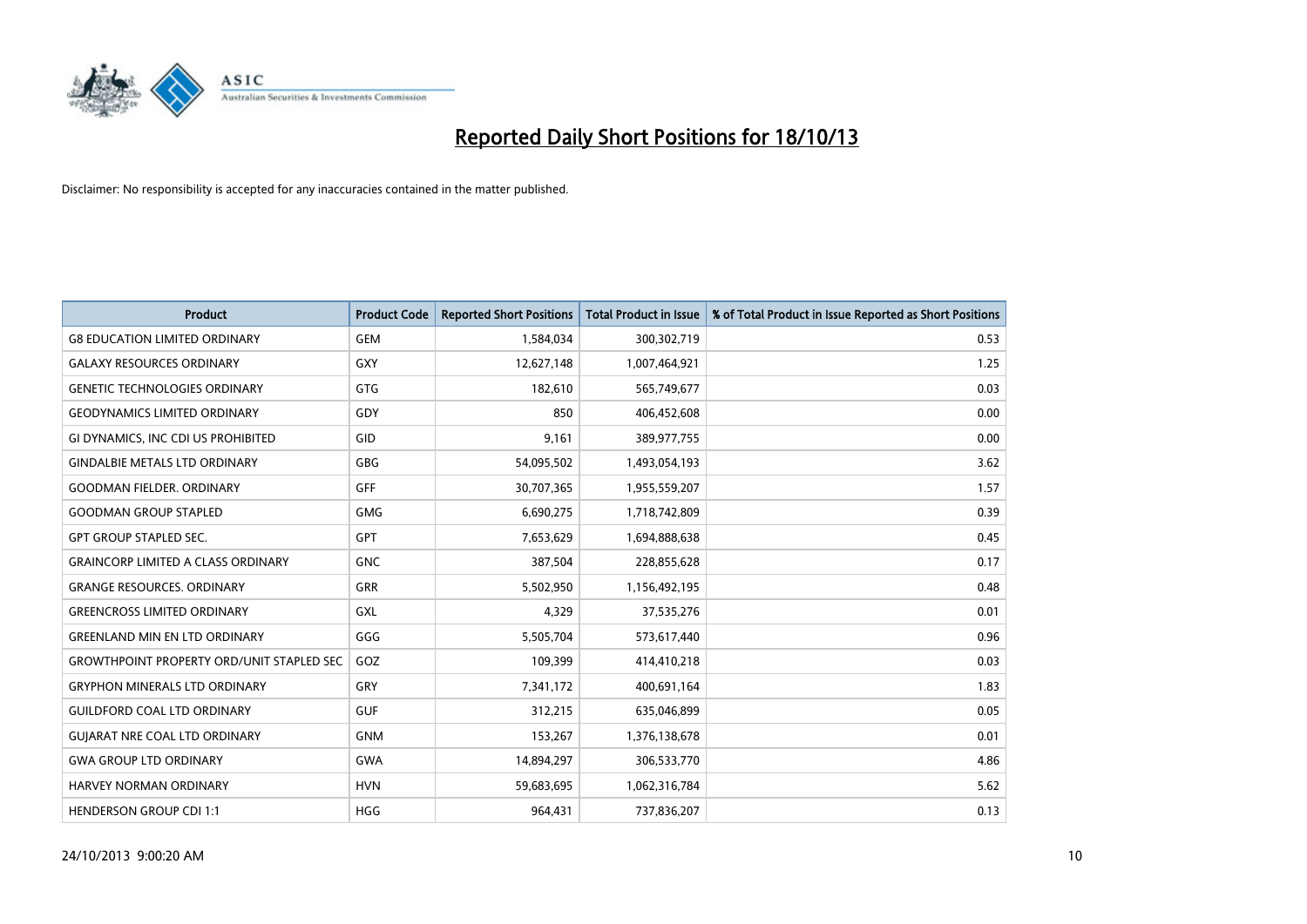

| Product                                  | <b>Product Code</b> | <b>Reported Short Positions</b> | <b>Total Product in Issue</b> | % of Total Product in Issue Reported as Short Positions |
|------------------------------------------|---------------------|---------------------------------|-------------------------------|---------------------------------------------------------|
| HFA HOLDINGS LIMITED ORDINARY            | <b>HFA</b>          | 3.863                           | 118,738,157                   | 0.00                                                    |
| HIGHLANDS PACIFIC ORDINARY               | <b>HIG</b>          | 500,001                         | 789,344,774                   | 0.06                                                    |
| HILLGROVE RES LTD ORDINARY               | <b>HGO</b>          | 5,444,327                       | 1,178,460,221                 | 0.46                                                    |
| HILLS HOLDINGS LTD ORDINARY              | <b>HIL</b>          | 31                              | 243,740,241                   | 0.00                                                    |
| HORIZON OIL LIMITED ORDINARY             | <b>HZN</b>          | 73,846,466                      | 1,301,147,932                 | 5.68                                                    |
| HOT CHILI LTD ORDINARY                   | <b>HCH</b>          | 10,000                          | 333,854,386                   | 0.00                                                    |
| <b>ICON ENERGY LIMITED ORDINARY</b>      | <b>ICN</b>          | 4,647                           | 535,455,958                   | 0.00                                                    |
| <b>IINET LIMITED ORDINARY</b>            | <b>IIN</b>          | 1,468,293                       | 161,238,847                   | 0.91                                                    |
| <b>ILUKA RESOURCES ORDINARY</b>          | <b>ILU</b>          | 40,527,289                      | 418,700,517                   | 9.68                                                    |
| <b>IMDEX LIMITED ORDINARY</b>            | <b>IMD</b>          | 3,761,827                       | 210,473,188                   | 1.79                                                    |
| IMF (AUSTRALIA) LTD ORDINARY             | <b>IMF</b>          | 3,187,678                       | 141,690,778                   | 2.25                                                    |
| <b>INCITEC PIVOT ORDINARY</b>            | IPL                 | 27,791,548                      | 1,628,730,107                 | 1.71                                                    |
| INDEPENDENCE GROUP ORDINARY              | <b>IGO</b>          | 3,941,123                       | 233,323,905                   | 1.69                                                    |
| <b>INDOPHIL RESOURCES ORDINARY</b>       | <b>IRN</b>          | 345,625                         | 1,203,146,194                 | 0.03                                                    |
| <b>INFIGEN ENERGY STAPLED SECURITIES</b> | <b>IFN</b>          | 4,198,427                       | 764,993,434                   | 0.55                                                    |
| <b>INFOMEDIA LTD ORDINARY</b>            | IFM                 | 324,403                         | 304,953,155                   | 0.11                                                    |
| <b>INGENIA GROUP STAPLED SECURITIES</b>  | <b>INA</b>          | 1,092,845                       | 676,240,232                   | 0.16                                                    |
| INOVA RESOURCES LTD ORDINARY             | <b>IVA</b>          | 75,258                          | 729,665,661                   | 0.01                                                    |
| <b>INSURANCE AUSTRALIA ORDINARY</b>      | <b>IAG</b>          | 9,504,463                       | 2,079,034,021                 | 0.46                                                    |
| <b>INTREPID MINES ORDINARY</b>           | IAU                 | 21,215,700                      | 556,273,428                   | 3.81                                                    |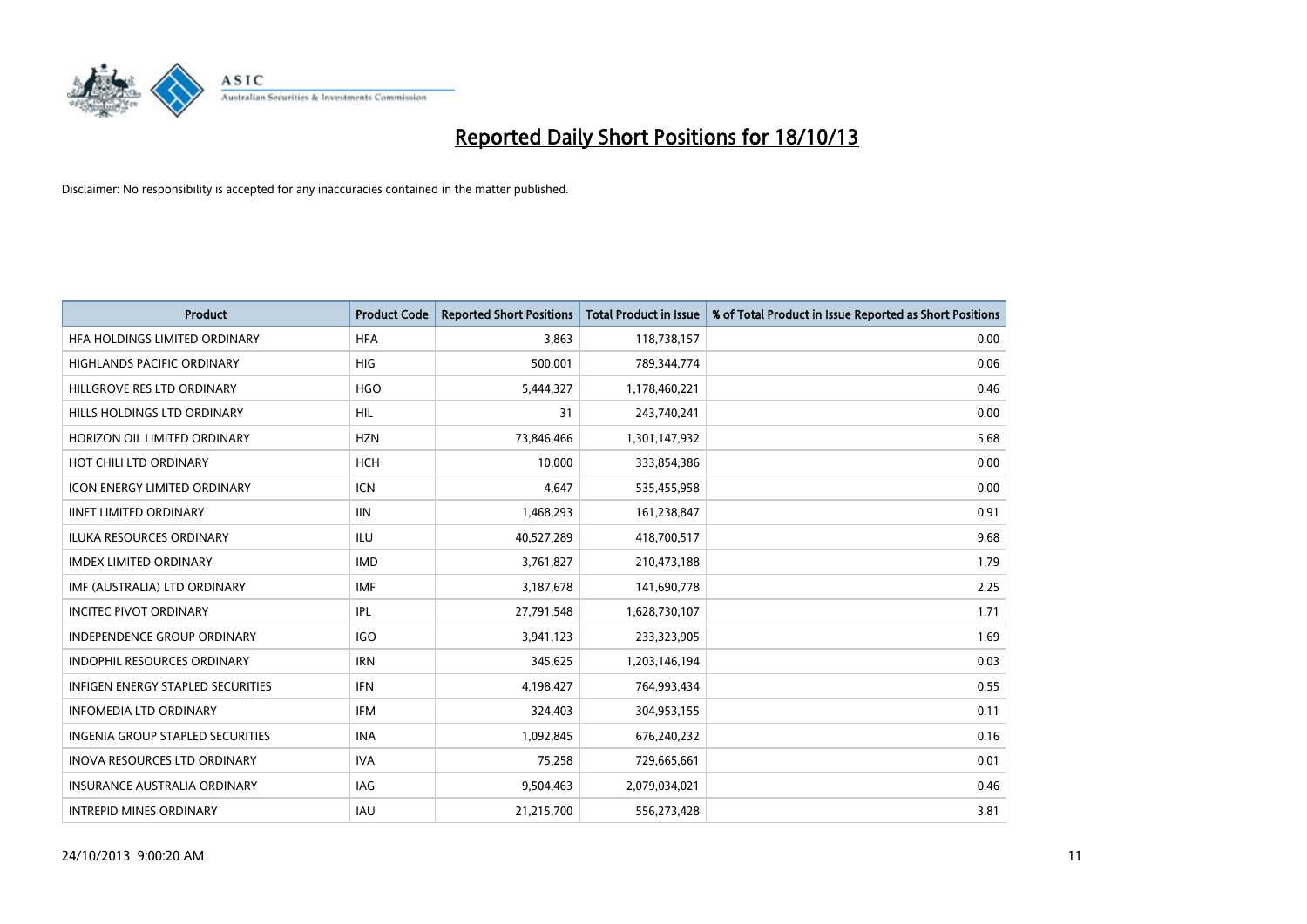

| <b>Product</b>                                | <b>Product Code</b> | <b>Reported Short Positions</b> | <b>Total Product in Issue</b> | % of Total Product in Issue Reported as Short Positions |
|-----------------------------------------------|---------------------|---------------------------------|-------------------------------|---------------------------------------------------------|
| <b>INVESTA OFFICE FUND STAPLED SECURITIES</b> | <b>IOF</b>          | 782,707                         | 614,047,458                   | 0.13                                                    |
| <b>INVOCARE LIMITED ORDINARY</b>              | <b>IVC</b>          | 7,151,250                       | 110,030,298                   | 6.50                                                    |
| <b>IOOF HOLDINGS LTD ORDINARY</b>             | IFL                 | 1,797,150                       | 232,118,034                   | 0.77                                                    |
| <b>IPROPERTY GROUP LTD ORDINARY</b>           | <b>IPP</b>          | 66,447                          | 181,398,426                   | 0.04                                                    |
| <b>IRESS LIMITED ORDINARY</b>                 | <b>IRE</b>          | 349,454                         | 158,585,126                   | 0.22                                                    |
| <b>IRON ORE HOLDINGS ORDINARY</b>             | <b>IOH</b>          | 26,197                          | 161,174,005                   | 0.02                                                    |
| <b>ISELECT LTD ORDINARY</b>                   | <b>ISU</b>          | 1,582,407                       | 259,964,894                   | 0.61                                                    |
| JAMES HARDIE INDUST CHESS DEPOSITARY INT      | <b>IHX</b>          | 8,270,735                       | 442,685,722                   | 1.87                                                    |
| <b>JB HI-FI LIMITED ORDINARY</b>              | <b>JBH</b>          | 8,292,154                       | 99,917,963                    | 8.30                                                    |
| <b>JUMBO INTERACTIVE ORDINARY</b>             | JIN                 | 9,000                           | 43,552,560                    | 0.02                                                    |
| KAGARA LTD ORDINARY                           | KZL                 | 3,385,466                       | 798,953,117                   | 0.42                                                    |
| KAROON GAS AUSTRALIA ORDINARY                 | <b>KAR</b>          | 860,963                         | 255,841,581                   | 0.34                                                    |
| KATHMANDU HOLD LTD ORDINARY                   | <b>KMD</b>          | 23,308                          | 200,215,894                   | 0.01                                                    |
| <b>KBL MINING LIMITED ORDINARY</b>            | KBL                 | 1,820                           | 393,535,629                   | 0.00                                                    |
| KINGSGATE CONSOLID. ORDINARY                  | <b>KCN</b>          | 14,816,961                      | 152,284,777                   | 9.73                                                    |
| KINGSROSE MINING LTD ORDINARY                 | <b>KRM</b>          | 509,163                         | 335,753,851                   | 0.15                                                    |
| LEIGHTON HOLDINGS ORDINARY                    | LEI                 | 23,371,182                      | 337,235,188                   | 6.93                                                    |
| LEND LEASE GROUP UNIT/ORD STAPLED             | <b>LLC</b>          | 2,700,170                       | 576,712,337                   | 0.47                                                    |
| LINC ENERGY LTD ORDINARY                      | <b>LNC</b>          | 15,551,842                      | 518,687,562                   | 3.00                                                    |
| LONESTAR RESO LTD ORDINARY                    | <b>LNR</b>          | 4,792                           | 697,187,211                   | 0.00                                                    |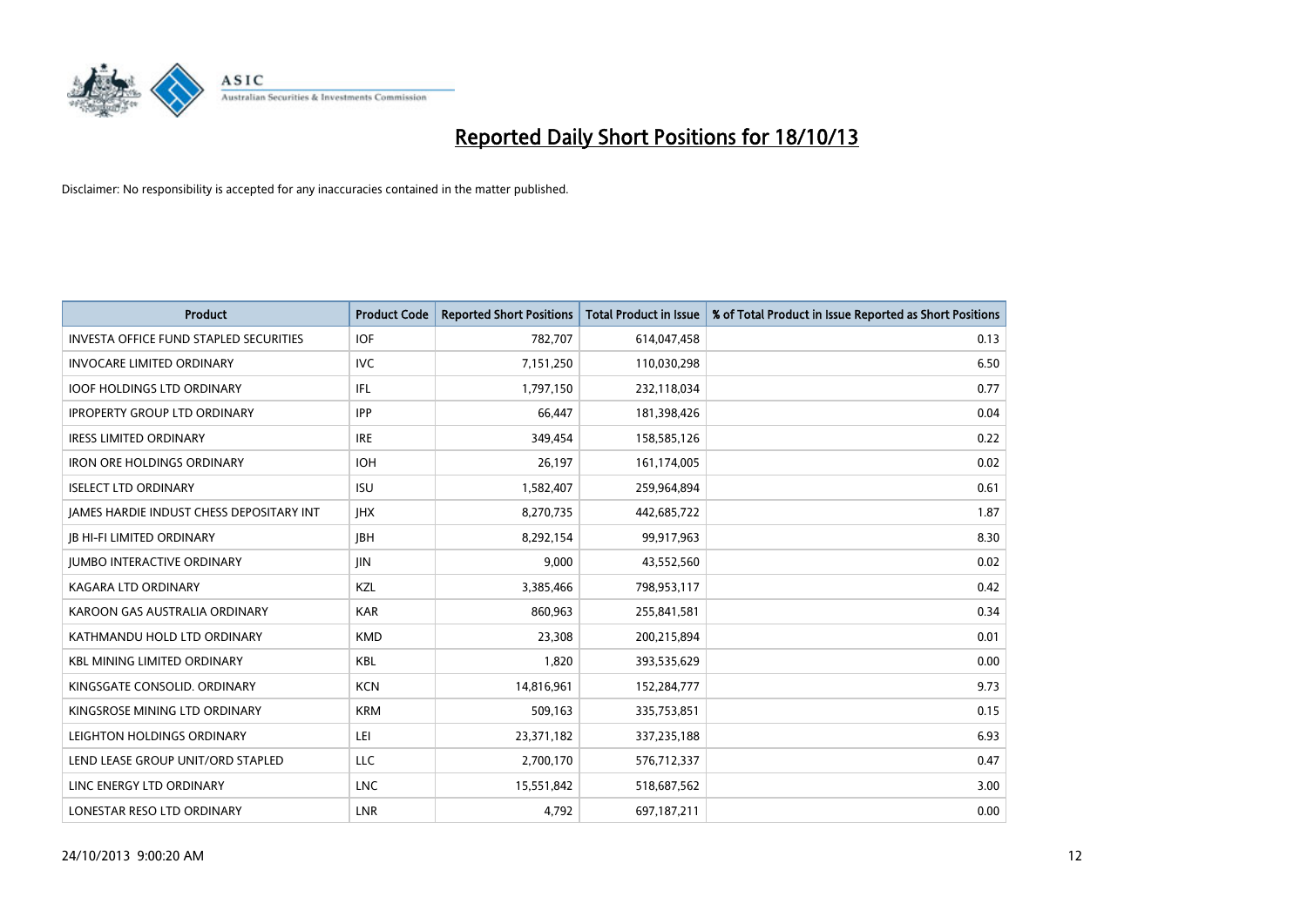

| <b>Product</b>                        | <b>Product Code</b> | <b>Reported Short Positions</b> | <b>Total Product in Issue</b> | % of Total Product in Issue Reported as Short Positions |
|---------------------------------------|---------------------|---------------------------------|-------------------------------|---------------------------------------------------------|
| LYCOPODIUM LIMITED ORDINARY           | LYL                 | 90                              | 38,955,103                    | 0.00                                                    |
| LYNAS CORPORATION ORDINARY            | <b>LYC</b>          | 189,668,705                     | 1,961,060,594                 | 9.67                                                    |
| <b>M2 TELECOMMUNICATION ORDINARY</b>  | <b>MTU</b>          | 7,624,345                       | 178,573,822                   | 4.27                                                    |
| MACA LIMITED ORDINARY                 | <b>MLD</b>          | 22,890                          | 172,500,000                   | 0.01                                                    |
| <b>MACMAHON HOLDINGS ORDINARY</b>     | <b>MAH</b>          | 1,943,253                       | 1,261,699,966                 | 0.15                                                    |
| MACO ATLAS ROADS GRP ORDINARY STAPLED | <b>MOA</b>          | 16,049,565                      | 487,230,540                   | 3.29                                                    |
| MACQUARIE GROUP LTD ORDINARY          | MQG                 | 2,142,078                       | 339,888,036                   | 0.63                                                    |
| MACQUARIE TELECOM GP ORDINARY         | MAQ                 | 3,972                           | 20,967,121                    | 0.02                                                    |
| MAGELLAN FIN GRP LTD ORDINARY         | <b>MFG</b>          | 602,611                         | 153,634,797                   | 0.39                                                    |
| <b>MATRIX C &amp; E LTD ORDINARY</b>  | <b>MCE</b>          | 2,929,060                       | 94,555,428                    | 3.10                                                    |
| MAVERICK DRILLING ORDINARY            | <b>MAD</b>          | 9,857,471                       | 452,726,751                   | 2.18                                                    |
| <b>MAXITRANS INDUSTRIES ORDINARY</b>  | MXI                 | 207,306                         | 183,993,392                   | 0.11                                                    |
| MAYNE PHARMA LTD ORDINARY             | <b>MYX</b>          | 1,828,701                       | 563,459,968                   | 0.32                                                    |
| MCMILLAN SHAKESPEARE ORDINARY         | <b>MMS</b>          | 832,753                         | 74,523,965                    | 1.12                                                    |
| MEDUSA MINING LTD ORDINARY            | <b>MML</b>          | 2,688,356                       | 188,903,911                   | 1.42                                                    |
| MEO AUSTRALIA LTD ORDINARY            | <b>MEO</b>          | 10,845                          | 627,264,587                   | 0.00                                                    |
| MERMAID MARINE ORDINARY               | <b>MRM</b>          | 717,994                         | 232,652,241                   | 0.31                                                    |
| MESOBLAST LIMITED ORDINARY            | <b>MSB</b>          | 15,238,557                      | 317,350,901                   | 4.80                                                    |
| METALS X LIMITED ORDINARY             | <b>MLX</b>          | 77,960                          | 1,652,636,110                 | 0.00                                                    |
| METCASH LIMITED ORDINARY              | <b>MTS</b>          | 87,684,612                      | 880,704,786                   | 9.96                                                    |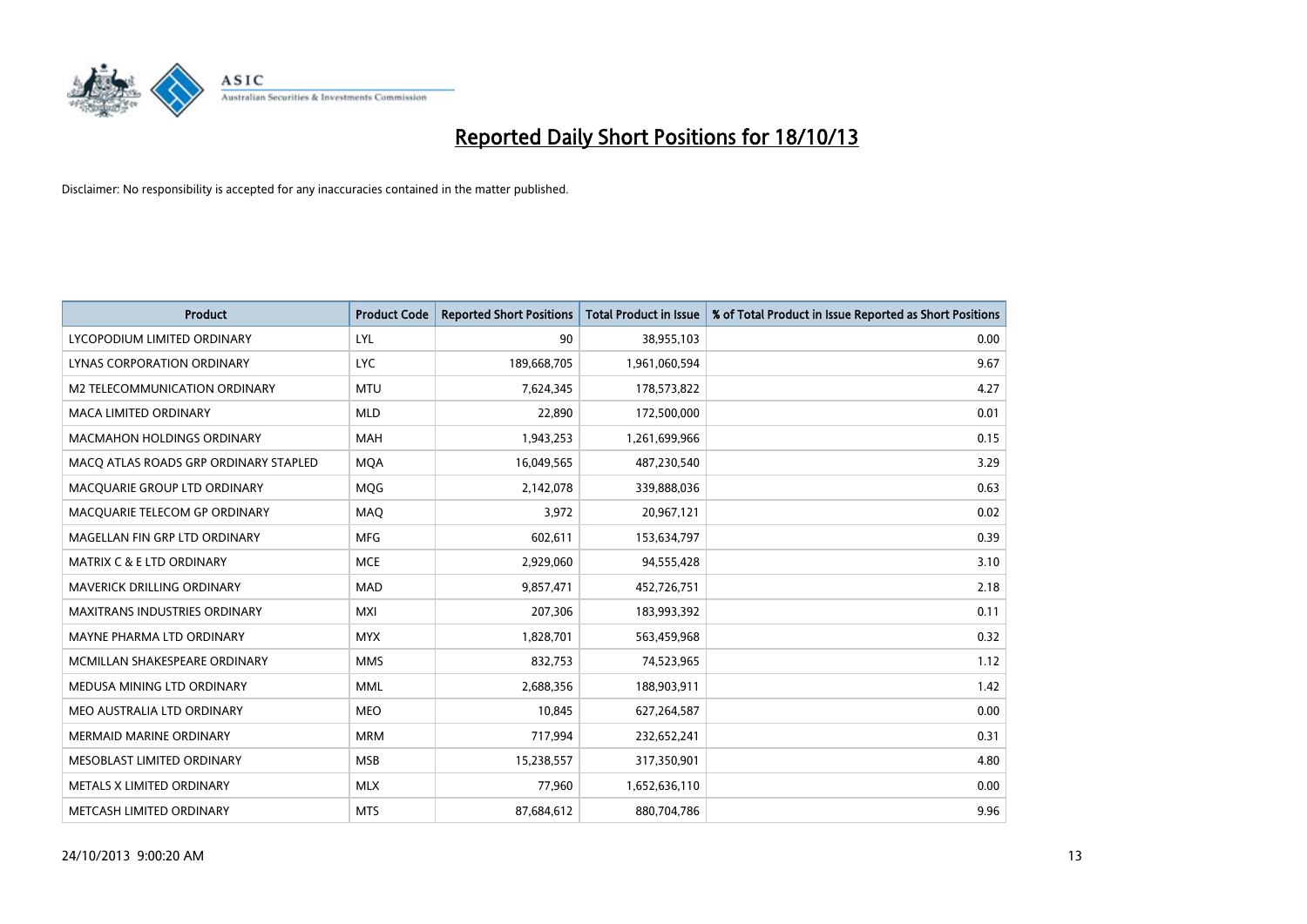

| <b>Product</b>                         | <b>Product Code</b> | <b>Reported Short Positions</b> | <b>Total Product in Issue</b> | % of Total Product in Issue Reported as Short Positions |
|----------------------------------------|---------------------|---------------------------------|-------------------------------|---------------------------------------------------------|
| METMINCO LIMITED ORDINARY              | <b>MNC</b>          | 997,926                         | 1,749,543,023                 | 0.06                                                    |
| MICLYN EXP OFFSHR ORDINARY             | <b>MIO</b>          | 116,504                         | 281,754,775                   | 0.04                                                    |
| MIGHTY RIVER POWER ORDINARY            | <b>MYT</b>          | 201,756                         | 1,400,000,094                 | 0.01                                                    |
| MILTON CORPORATION DEFERRED SETTLEMENT | <b>MLTDA</b>        | 32,750                          | 627,357,755                   | 0.01                                                    |
| MINCOR RESOURCES NL ORDINARY           | <b>MCR</b>          | 2,456,779                       | 188,208,274                   | 1.31                                                    |
| MINERAL DEPOSITS ORDINARY              | <b>MDL</b>          | 2,525,451                       | 83,538,786                    | 3.02                                                    |
| MINERAL RESOURCES, ORDINARY            | <b>MIN</b>          | 3,241,796                       | 185,987,992                   | 1.74                                                    |
| MIRABELA NICKEL LTD ORDINARY           | <b>MBN</b>          | 23,433,713                      | 876,801,147                   | 2.67                                                    |
| MIRVAC GROUP STAPLED SECURITIES        | <b>MGR</b>          | 2,085,052                       | 3,664,938,678                 | 0.06                                                    |
| MOBILE EMBRACE LTD ORDINARY            | <b>MBE</b>          | 3,500                           | 307,877,790                   | 0.00                                                    |
| MOLOPO ENERGY LTD ORDINARY             | <b>MPO</b>          | 172,365                         | 246,724,091                   | 0.07                                                    |
| <b>MONADELPHOUS GROUP ORDINARY</b>     | <b>MND</b>          | 14,442,411                      | 92,308,047                    | 15.65                                                   |
| MORTGAGE CHOICE LTD ORDINARY           | <b>MOC</b>          | 221,789                         | 123,431,282                   | 0.18                                                    |
| <b>MOUNT GIBSON IRON ORDINARY</b>      | <b>MGX</b>          | 12,202,029                      | 1,090,584,232                 | 1.12                                                    |
| MULTIPLEX SITES SITES                  | <b>MXUPA</b>        | 1,299                           | 4,500,000                     | 0.03                                                    |
| MURCHISON METALS LTD ORDINARY          | <b>MMX</b>          | 248,560                         | 450,497,346                   | 0.06                                                    |
| MYER HOLDINGS LTD ORDINARY             | <b>MYR</b>          | 84,540,995                      | 583,894,551                   | 14.48                                                   |
| <b>MYSTATE LIMITED ORDINARY</b>        | <b>MYS</b>          | 5,529                           | 87,177,445                    | 0.01                                                    |
| NANOSONICS LIMITED ORDINARY            | <b>NAN</b>          | 55,259                          | 262,822,463                   | 0.02                                                    |
| NATIONAL AUST. BANK ORDINARY           | <b>NAB</b>          | 6,155,214                       | 2,348,902,914                 | 0.26                                                    |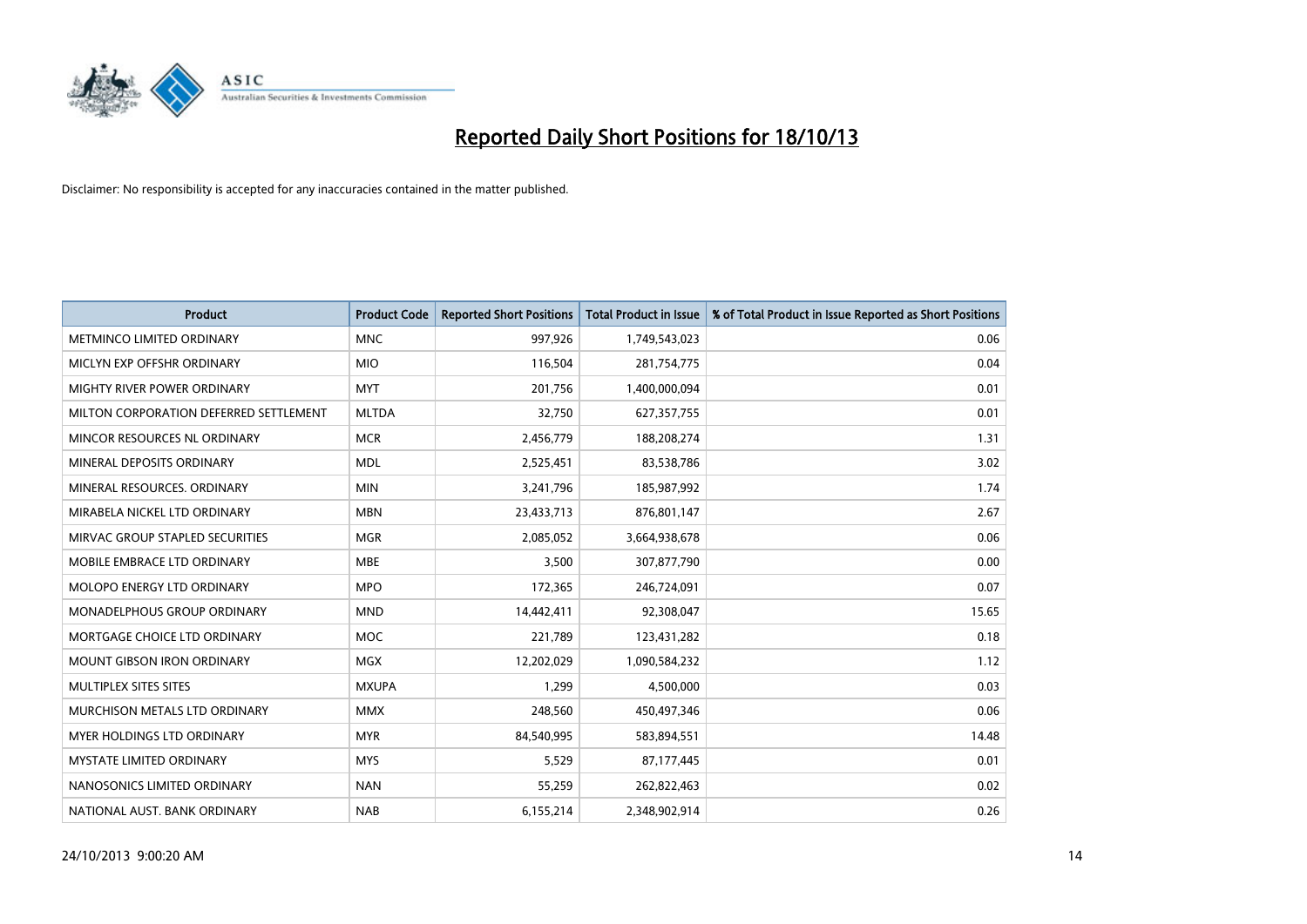

| <b>Product</b>                | <b>Product Code</b> | <b>Reported Short Positions</b> | <b>Total Product in Issue</b> | % of Total Product in Issue Reported as Short Positions |
|-------------------------------|---------------------|---------------------------------|-------------------------------|---------------------------------------------------------|
| NAVITAS LIMITED ORDINARY      | <b>NVT</b>          | 1,387,416                       | 375,416,910                   | 0.37                                                    |
| NEON ENERGY LIMITED ORDINARY  | <b>NEN</b>          | 1,534,340                       | 553,037,848                   | 0.28                                                    |
| NEW HOPE CORPORATION ORDINARY | NHC                 | 1,485,164                       | 830,715,225                   | 0.18                                                    |
| NEW STANDARD ENERGY ORDINARY  | <b>NSE</b>          | 322,032                         | 305,331,847                   | 0.11                                                    |
| NEWCREST MINING ORDINARY      | <b>NCM</b>          | 8,393,761                       | 766,510,971                   | 1.10                                                    |
| NEWS CORP A NON-VOTING CDI    | <b>NWSLV</b>        | 2,751,474                       | 4,087,188                     | 67.32                                                   |
| NEWS CORP B VOTING CDI        | <b>NWS</b>          | 2,317,867                       | 26,728,911                    | 8.67                                                    |
| NEWSAT LIMITED ORDINARY       | <b>NWT</b>          | 552,844                         | 573,865,283                   | 0.10                                                    |
| NEXTDC LIMITED ORDINARY       | <b>NXT</b>          | 6,305,590                       | 192,904,486                   | 3.27                                                    |
| NEXUS ENERGY LIMITED ORDINARY | <b>NXS</b>          | 977,344                         | 1,330,219,459                 | 0.07                                                    |
| NIB HOLDINGS LIMITED ORDINARY | <b>NHF</b>          | 4,981,181                       | 439,004,182                   | 1.13                                                    |
| NIDO PETROLEUM ORDINARY       | <b>NDO</b>          | 542,402                         | 2,046,650,968                 | 0.03                                                    |
| NOBLE MINERAL RES ORDINARY    | <b>NMG</b>          | 2,365,726                       | 666,397,952                   | 0.36                                                    |
| NORTHERN IRON LTD ORDINARY    | <b>NFE</b>          | 1,154,258                       | 484,405,314                   | 0.24                                                    |
| NORTHERN STAR ORDINARY        | <b>NST</b>          | 4,929,671                       | 424,279,762                   | 1.16                                                    |
| NOVOGEN LIMITED ORDINARY      | <b>NRT</b>          | 121,491                         | 144,622,257                   | 0.08                                                    |
| NRW HOLDINGS LIMITED ORDINARY | <b>NWH</b>          | 14,993,083                      | 278,888,011                   | 5.38                                                    |
| NUCOAL RESOURCES LTD ORDINARY | <b>NCR</b>          | 90,001                          | 768,612,354                   | 0.01                                                    |
| NUFARM LIMITED ORDINARY       | <b>NUF</b>          | 14,398,191                      | 263,335,277                   | 5.47                                                    |
| OAKTON LIMITED ORDINARY       | <b>OKN</b>          | 35,002                          | 89,968,985                    | 0.04                                                    |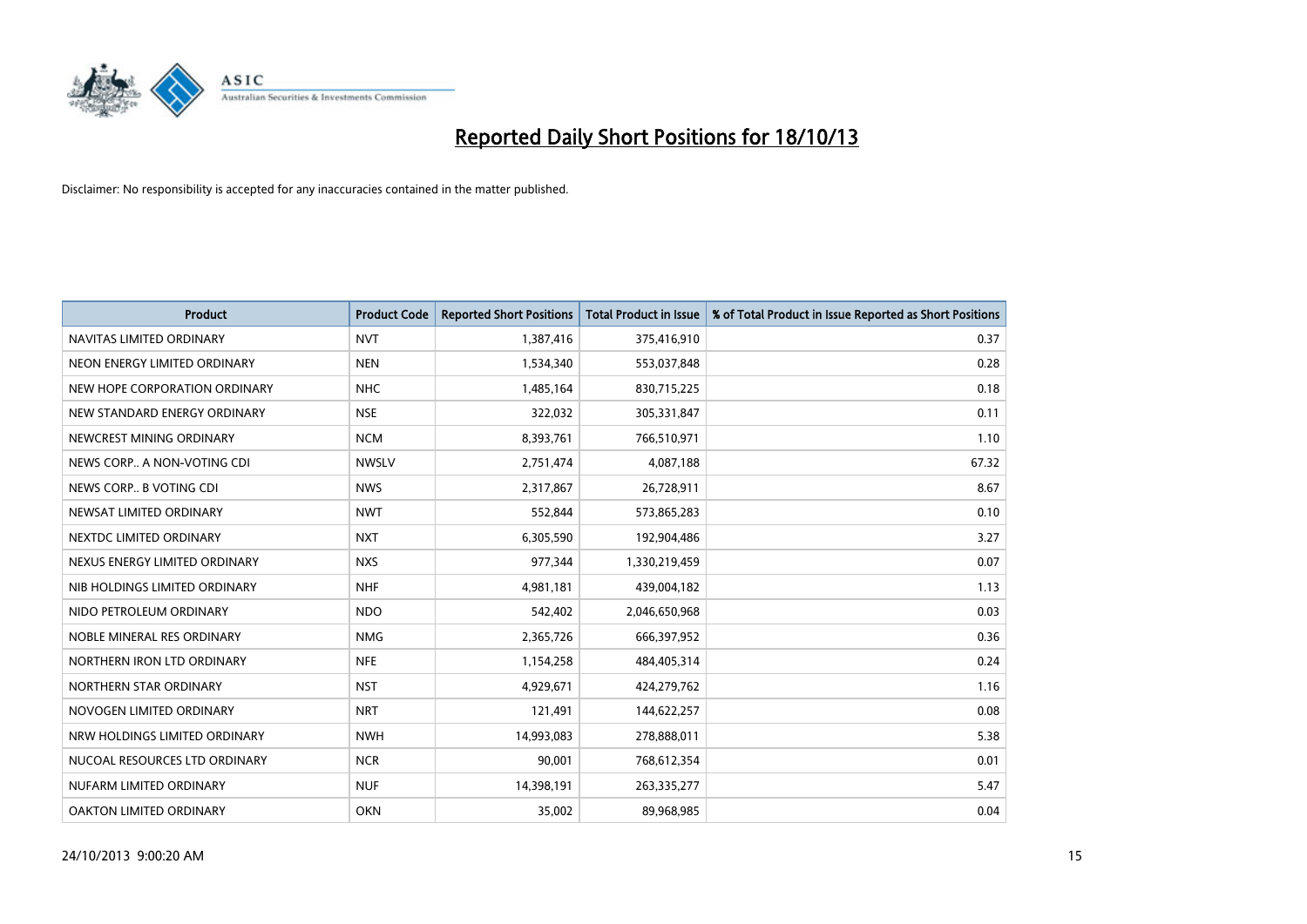

| <b>Product</b>                        | <b>Product Code</b> | <b>Reported Short Positions</b> | <b>Total Product in Issue</b> | % of Total Product in Issue Reported as Short Positions |
|---------------------------------------|---------------------|---------------------------------|-------------------------------|---------------------------------------------------------|
| OCEANAGOLD CORP. CHESS DEPOSITARY INT | <b>OGC</b>          | 923,515                         | 293,587,920                   | 0.31                                                    |
| OIL SEARCH LTD ORDINARY               | OSH                 | 6,354,067                       | 1,343,361,150                 | 0.47                                                    |
| OM HOLDINGS LIMITED ORDINARY          | <b>OMH</b>          | 3,098,676                       | 733,423,337                   | 0.42                                                    |
| ORICA LIMITED ORDINARY                | ORI                 | 10,135,472                      | 368,203,632                   | 2.75                                                    |
| ORIGIN ENERGY ORDINARY                | <b>ORG</b>          | 7,708,198                       | 1,101,198,473                 | 0.70                                                    |
| OROCOBRE LIMITED ORDINARY             | ORE                 | 283,147                         | 117,745,140                   | 0.24                                                    |
| OROTONGROUP LIMITED ORDINARY          | ORL                 | 382,424                         | 40,880,902                    | 0.94                                                    |
| OSPREY MED INC CDI 2:1                | <b>OSP</b>          | 200,000                         | 101,542,364                   | 0.20                                                    |
| OZ MINERALS ORDINARY                  | OZL                 | 10,212,691                      | 303,470,022                   | 3.37                                                    |
| OZFOREX GROUP LTD ORDINARY            | <b>OFX</b>          | 162,500                         | 240,000,000                   | 0.07                                                    |
| PACIFIC BRANDS ORDINARY               | <b>PBG</b>          | 8,057,571                       | 912,915,695                   | 0.88                                                    |
| PALADIN ENERGY LTD ORDINARY           | <b>PDN</b>          | 80,009,665                      | 963,332,074                   | 8.31                                                    |
| PANAUST LIMITED ORDINARY              | <b>PNA</b>          | 3,323,003                       | 619,765,589                   | 0.54                                                    |
| PANORAMIC RESOURCES ORDINARY          | PAN                 | 193,612                         | 263,285,132                   | 0.07                                                    |
| PANTERRA GOLD LTD ORDINARY            | PGI                 | $\mathbf{1}$                    | 761,580,455                   | 0.00                                                    |
| PAPERLINX LIMITED ORDINARY            | <b>PPX</b>          | 48,101                          | 609,280,761                   | 0.01                                                    |
| PAPILLON RES LTD ORDINARY             | PIR                 | 5,914,823                       | 337,944,210                   | 1.75                                                    |
| PATTIES FOODS LTD ORDINARY            | PFL                 | 56,373                          | 139,065,639                   | 0.04                                                    |
| PEET LIMITED ORDINARY                 | <b>PPC</b>          | 394,778                         | 433,389,348                   | 0.09                                                    |
| PERILYA LIMITED ORDINARY              | PEM                 | 203,183                         | 769,316,426                   | 0.03                                                    |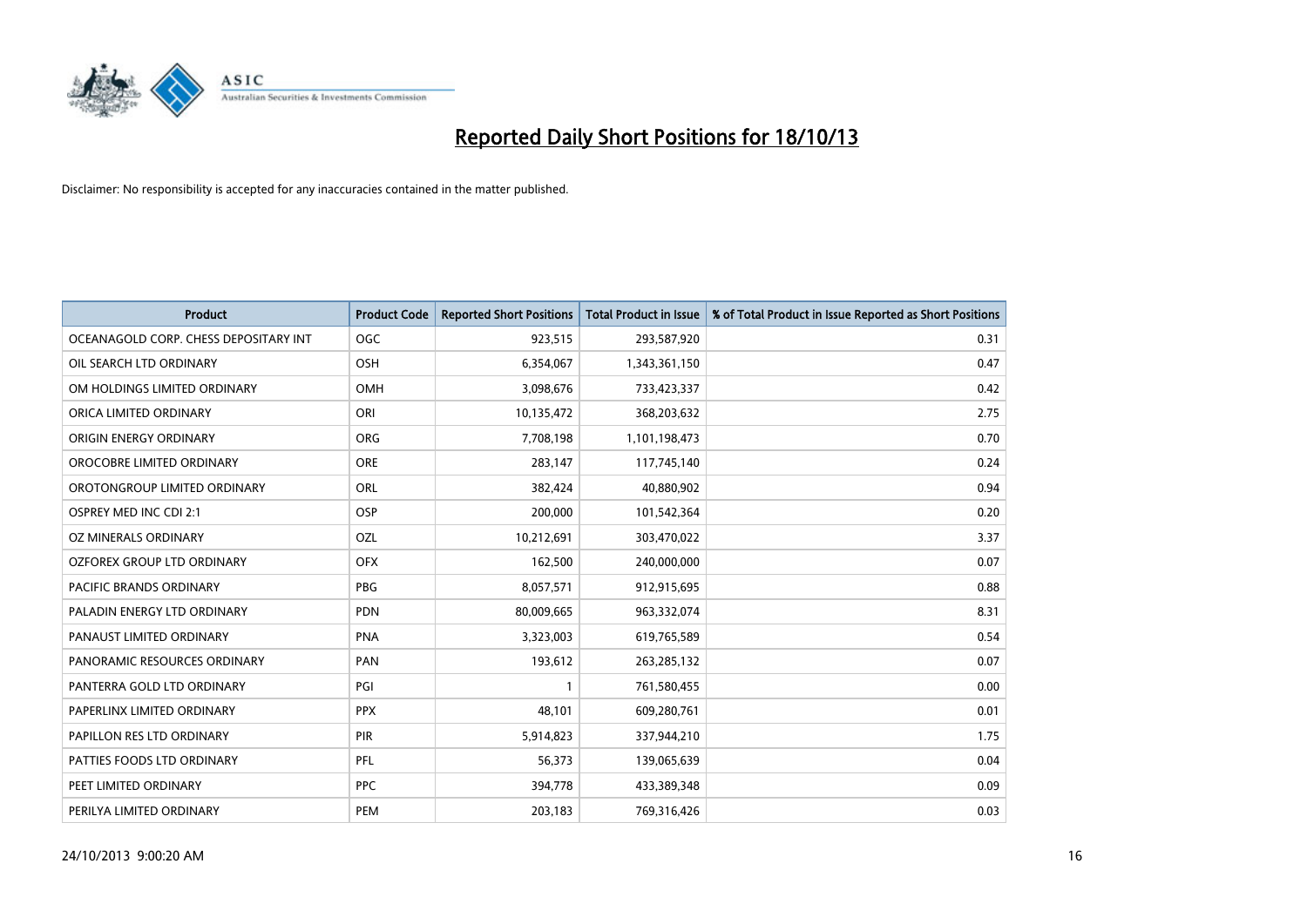

| <b>Product</b>                      | <b>Product Code</b> | <b>Reported Short Positions</b> | <b>Total Product in Issue</b> | % of Total Product in Issue Reported as Short Positions |
|-------------------------------------|---------------------|---------------------------------|-------------------------------|---------------------------------------------------------|
| PERPETUAL LIMITED ORDINARY          | <b>PPT</b>          | 2,286,562                       | 42,002,824                    | 5.44                                                    |
| PERSEUS MINING LTD ORDINARY         | PRU                 | 4,907,912                       | 457,962,088                   | 1.07                                                    |
| PHARMAXIS LTD ORDINARY              | <b>PXS</b>          | 2,744,616                       | 308,548,389                   | 0.89                                                    |
| PLATINUM ASSET ORDINARY             | <b>PTM</b>          | 2,590,791                       | 578,285,695                   | 0.45                                                    |
| PLATINUM AUSTRALIA ORDINARY         | <b>PLA</b>          | 836,127                         | 504,968,043                   | 0.17                                                    |
| PMI GOLD CORP CDI 1:1               | <b>PVM</b>          | 287,417                         | 159,968,561                   | 0.18                                                    |
| PMP LIMITED ORDINARY                | <b>PMP</b>          | 776,128                         | 323,781,124                   | 0.24                                                    |
| PRANA BIOTECHNOLOGY ORDINARY        | PBT                 | 294,709                         | 408,128,419                   | 0.07                                                    |
| PREMIER INVESTMENTS ORDINARY        | <b>PMV</b>          | 1,067,349                       | 155,260,478                   | 0.69                                                    |
| PRIMARY HEALTH CARE ORDINARY        | <b>PRY</b>          | 19,242,371                      | 504,956,647                   | 3.81                                                    |
| PRIME MEDIA GRP LTD ORDINARY        | <b>PRT</b>          | 413,294                         | 366,330,303                   | 0.11                                                    |
| PROGRAMMED ORDINARY                 | <b>PRG</b>          | 265,141                         | 118,229,190                   | 0.22                                                    |
| <b>QANTAS AIRWAYS ORDINARY</b>      | QAN                 | 43,783,445                      | 2,212,979,740                 | 1.98                                                    |
| OBE INSURANCE GROUP ORDINARY        | <b>OBE</b>          | 14,058,180                      | 1,226,855,950                 | 1.15                                                    |
| ORXPHARMA LTD ORDINARY              | <b>QRX</b>          | 168,037                         | 144,785,606                   | 0.12                                                    |
| <b>QUBE HOLDINGS LTD ORDINARY</b>   | QUB                 | 13,385,058                      | 931,433,499                   | 1.44                                                    |
| RAMELIUS RESOURCES ORDINARY         | <b>RMS</b>          | 614,038                         | 363,029,659                   | 0.17                                                    |
| RAMSAY HEALTH CARE ORDINARY         | <b>RHC</b>          | 1,921,383                       | 202,081,252                   | 0.95                                                    |
| <b>RCG CORPORATION LTD ORDINARY</b> | <b>RCG</b>          | 40,954                          | 251,793,207                   | 0.02                                                    |
| <b>RCR TOMLINSON ORDINARY</b>       | <b>RCR</b>          | 1,822,872                       | 136,696,590                   | 1.33                                                    |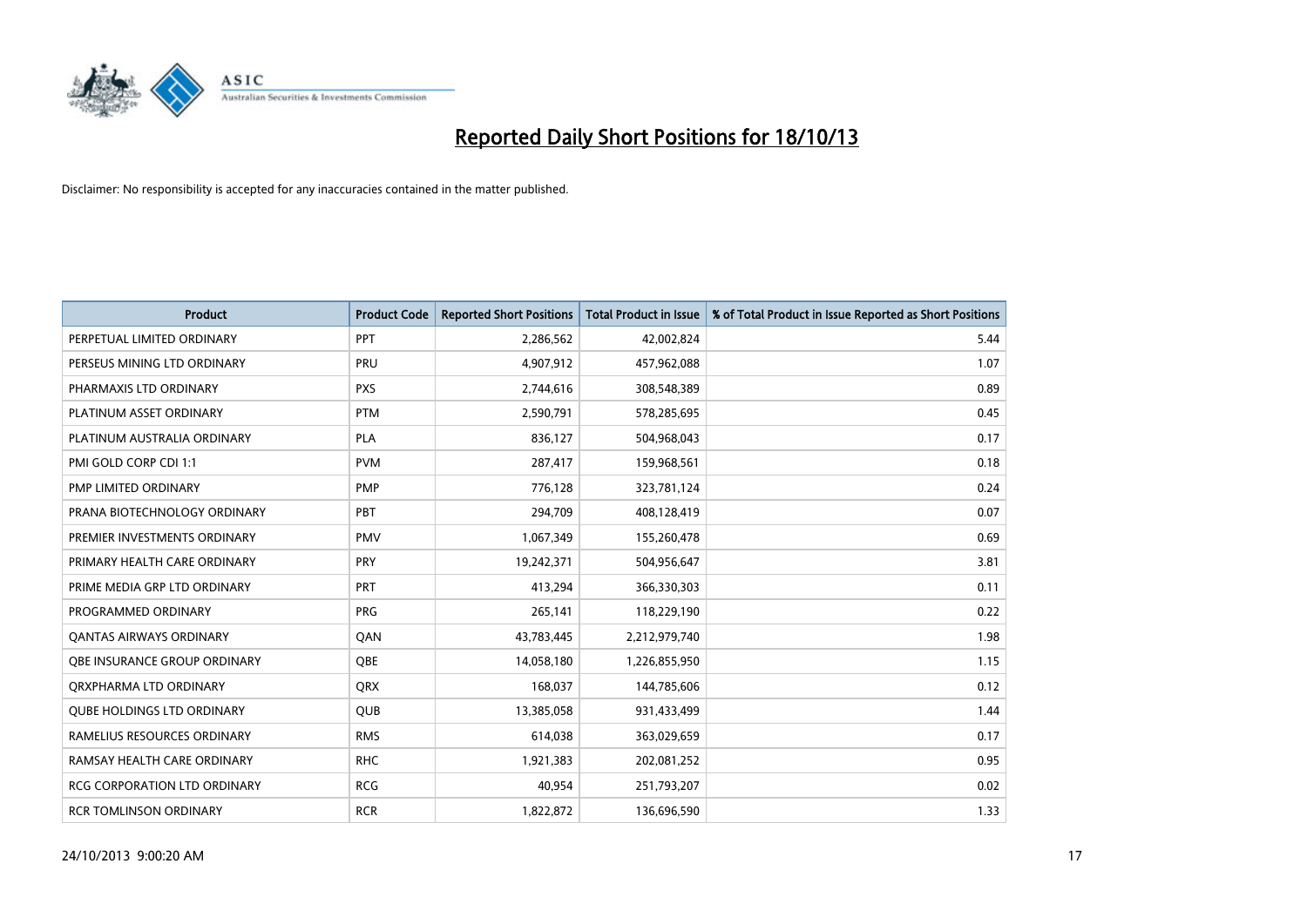

| <b>Product</b>                      | <b>Product Code</b> | <b>Reported Short Positions</b> | <b>Total Product in Issue</b> | % of Total Product in Issue Reported as Short Positions |
|-------------------------------------|---------------------|---------------------------------|-------------------------------|---------------------------------------------------------|
| <b>REA GROUP ORDINARY</b>           | <b>REA</b>          | 1,241,414                       | 131,714,699                   | 0.94                                                    |
| RECKON LIMITED ORDINARY             | <b>RKN</b>          | 36,337                          | 128,103,484                   | 0.03                                                    |
| <b>RED 5 LIMITED ORDINARY</b>       | <b>RED</b>          | 1,230,671                       | 155,788,008                   | 0.79                                                    |
| <b>RED FORK ENERGY ORDINARY</b>     | <b>RFE</b>          | 3,386,509                       | 499,551,719                   | 0.68                                                    |
| REDBANK ENERGY LTD ORDINARY         | <b>AEI</b>          | 13                              | 786,287                       | 0.00                                                    |
| REECE AUSTRALIA LTD. ORDINARY       | <b>REH</b>          | 12,913                          | 99,600,000                    | 0.01                                                    |
| REED RESOURCES LTD ORDINARY         | <b>RDR</b>          | 50,000                          | 523,053,895                   | 0.01                                                    |
| REGIS RESOURCES ORDINARY            | <b>RRL</b>          | 7,072,330                       | 479,592,829                   | 1.47                                                    |
| RESMED INC CDI 10:1                 | <b>RMD</b>          | 10,535,165                      | 1,420,542,770                 | 0.74                                                    |
| <b>RESOLUTE MINING ORDINARY</b>     | <b>RSG</b>          | 8,013,689                       | 640,994,224                   | 1.25                                                    |
| RESOURCE EQUIP LTD ORDINARY         | <b>RQL</b>          | 5,000                           | 249,065,471                   | 0.00                                                    |
| <b>RESOURCE GENERATION ORDINARY</b> | <b>RES</b>          | 224,300                         | 332,234,604                   | 0.07                                                    |
| RETAIL FOOD GROUP ORDINARY          | <b>RFG</b>          | 3,067,025                       | 130,301,190                   | 2.35                                                    |
| REX MINERALS LIMITED ORDINARY       | <b>RXM</b>          | 2,088,431                       | 188,907,284                   | 1.11                                                    |
| <b>RHG LIMITED ORDINARY</b>         | <b>RHG</b>          | 1,085                           | 308,483,177                   | 0.00                                                    |
| RIALTO ENERGY ORDINARY              | <b>RIA</b>          | 41                              | 1,155,765,100                 | 0.00                                                    |
| RIDLEY CORPORATION ORDINARY         | <b>RIC</b>          | 56,941                          | 307,817,071                   | 0.02                                                    |
| RIO TINTO LIMITED ORDINARY          | <b>RIO</b>          | 5,455,550                       | 435,758,720                   | 1.25                                                    |
| <b>ROBUST RESOURCES ORDINARY</b>    | <b>ROL</b>          | 10,000                          | 102,830,646                   | 0.01                                                    |
| ROC OIL COMPANY ORDINARY            | <b>ROC</b>          | 1,263,720                       | 683,235,552                   | 0.18                                                    |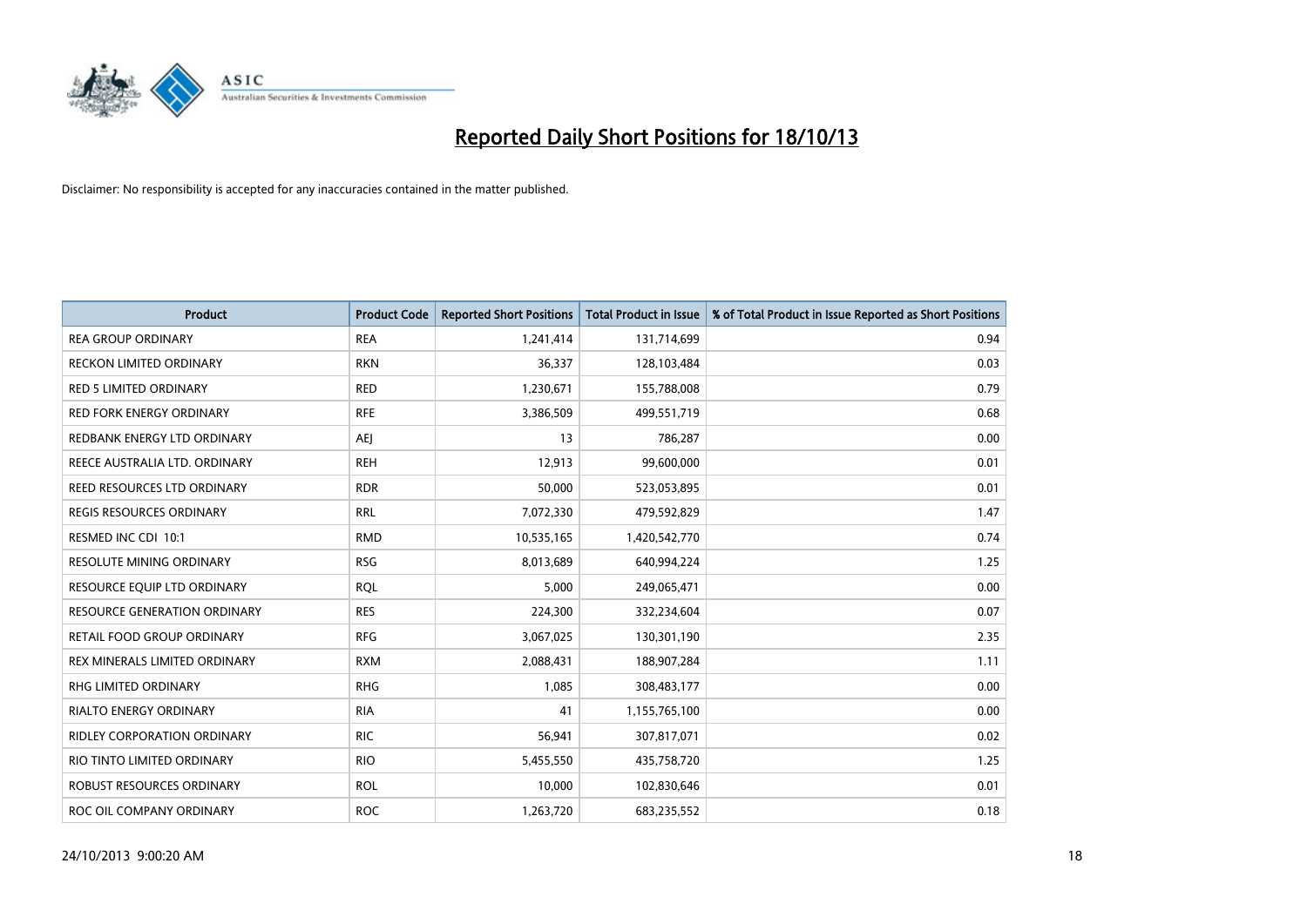

| <b>Product</b>                           | <b>Product Code</b> | <b>Reported Short Positions</b> | <b>Total Product in Issue</b> | % of Total Product in Issue Reported as Short Positions |
|------------------------------------------|---------------------|---------------------------------|-------------------------------|---------------------------------------------------------|
| SAI GLOBAL LIMITED ORDINARY              | SAI                 | 6,789,645                       | 210,714,727                   | 3.22                                                    |
| SALMAT LIMITED ORDINARY                  | <b>SLM</b>          | 998                             | 159,812,799                   | 0.00                                                    |
| SAMSON OIL & GAS LTD ORDINARY            | <b>SSN</b>          | 1,792,000                       | 2,547,627,193                 | 0.07                                                    |
| SANDFIRE RESOURCES ORDINARY              | <b>SFR</b>          | 2,123,548                       | 155,640,968                   | 1.36                                                    |
| <b>SANTOS LTD ORDINARY</b>               | <b>STO</b>          | 5,805,975                       | 970,194,861                   | 0.60                                                    |
| SARACEN MINERAL ORDINARY                 | <b>SAR</b>          | 4,789,361                       | 595,263,186                   | 0.80                                                    |
| SCA PROPERTY GROUP STAPLED SECURITIES    | <b>SCP</b>          | 33,769,842                      | 642,417,140                   | 5.26                                                    |
| SEDGMAN LIMITED ORDINARY                 | <b>SDM</b>          | 362,517                         | 223,224,636                   | 0.16                                                    |
| SEEK LIMITED ORDINARY                    | <b>SEK</b>          | 14,785,599                      | 339,071,750                   | 4.36                                                    |
| SELECT HARVESTS ORDINARY                 | <b>SHV</b>          | 170,322                         | 57,462,851                    | 0.30                                                    |
| SENEX ENERGY LIMITED ORDINARY            | <b>SXY</b>          | 5,544,823                       | 1,144,008,917                 | 0.48                                                    |
| SERVICE STREAM ORDINARY                  | SSM                 | 100                             | 283,418,867                   | 0.00                                                    |
| SEVEN GROUP HOLDINGS ORDINARY            | <b>SVW</b>          | 5,123,018                       | 308,160,281                   | 1.66                                                    |
| SEVEN WEST MEDIA LTD ORDINARY            | <b>SWM</b>          | 6,320,972                       | 999,160,872                   | 0.63                                                    |
| SIGMA PHARMACEUTICAL ORDINARY            | <b>SIP</b>          | 2,207,878                       | 1,126,618,419                 | 0.20                                                    |
| SILEX SYSTEMS ORDINARY                   | <b>SLX</b>          | 2,484,044                       | 170,252,909                   | 1.46                                                    |
| SILVER CHEF LIMITED ORDINARY             | SIV                 | 75,233                          | 29,333,629                    | 0.26                                                    |
| SILVER LAKE RESOURCE ORDINARY            | <b>SLR</b>          | 10,927,228                      | 434,988,914                   | 2.51                                                    |
| SIMS METAL MGMT LTD ORDINARY             | <b>SGM</b>          | 11,593,046                      | 204,343,252                   | 5.67                                                    |
| SINGAPORE TELECOMM. CHESS DEPOSITARY INT | SGT                 | 3,594,679                       | 149,779,918                   | 2.40                                                    |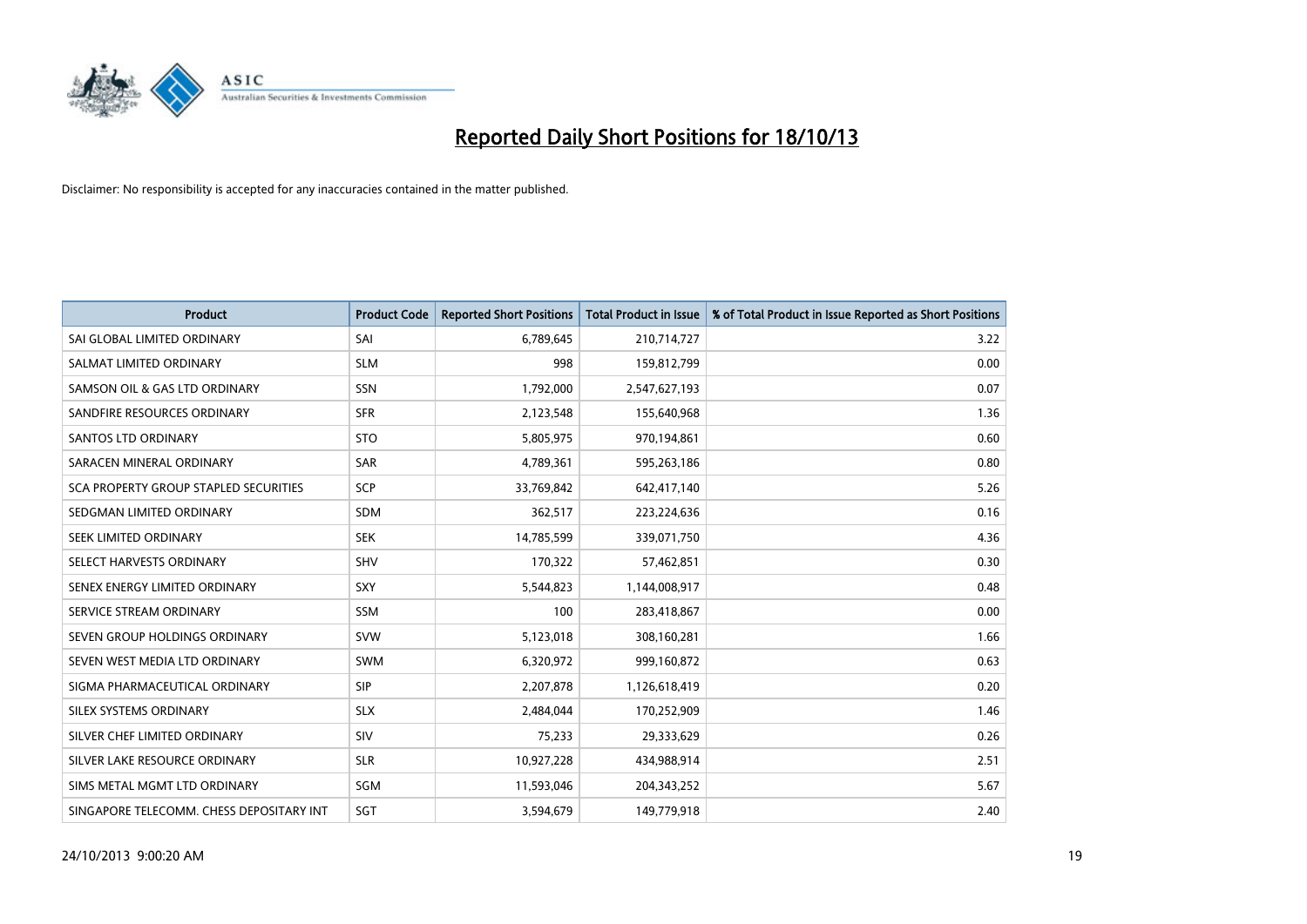

| <b>Product</b>                           | <b>Product Code</b> | <b>Reported Short Positions</b> | <b>Total Product in Issue</b> | % of Total Product in Issue Reported as Short Positions |
|------------------------------------------|---------------------|---------------------------------|-------------------------------|---------------------------------------------------------|
| SIRIUS RESOURCES NL ORDINARY             | <b>SIR</b>          | 5,252,599                       | 227,020,167                   | 2.31                                                    |
| SIRTEX MEDICAL ORDINARY                  | <b>SRX</b>          | 484,636                         | 56,108,439                    | 0.86                                                    |
| SKILLED GROUP LTD ORDINARY               | <b>SKE</b>          | 5,862,502                       | 233,871,364                   | 2.51                                                    |
| SKY NETWORK ORDINARY                     | <b>SKT</b>          | 342,087                         | 389,139,785                   | 0.09                                                    |
| SKYCITY ENT GRP LTD ORDINARY             | <b>SKC</b>          | 573,970                         | 580,016,676                   | 0.10                                                    |
| <b>SLATER &amp; GORDON ORDINARY</b>      | SGH                 | 403,648                         | 198,846,598                   | 0.20                                                    |
| SMS MANAGEMENT, ORDINARY                 | <b>SMX</b>          | 2,786,956                       | 70,099,763                    | 3.98                                                    |
| SONIC HEALTHCARE ORDINARY                | <b>SHL</b>          | 4,535,973                       | 400,420,556                   | 1.13                                                    |
| SOUL PATTINSON (W.H) ORDINARY            | SOL                 | 105,762                         | 239,395,320                   | 0.04                                                    |
| SOUTH BOULDER MINES ORDINARY             | <b>STB</b>          | 1                               | 127,952,826                   | 0.00                                                    |
| SP AUSNET STAPLED SECURITIES             | <b>SPN</b>          | 31,875,143                      | 3,376,325,523                 | 0.94                                                    |
| SPARK INFRASTRUCTURE STAPLED NOTE & UNIT | SKI                 | 44,837,682                      | 1,326,734,264                 | 3.38                                                    |
| SPDR 200 FUND ETF UNITS                  | <b>STW</b>          | 73,111                          | 44,278,688                    | 0.17                                                    |
| SPECIALTY FASHION ORDINARY               | SFH                 | 110,001                         | 192,236,121                   | 0.06                                                    |
| ST BARBARA LIMITED ORDINARY              | <b>SBM</b>          | 8,565,749                       | 488,074,077                   | 1.76                                                    |
| STARPHARMA HOLDINGS ORDINARY             | SPL                 | 15,772,988                      | 284,164,948                   | 5.55                                                    |
| STEADFAST GROUP LTD ORDINARY             | <b>SDF</b>          | 283,724                         | 500,873,408                   | 0.06                                                    |
| STHN CROSS MEDIA ORDINARY                | <b>SXL</b>          | 8,632,643                       | 705,099,800                   | 1.22                                                    |
| STOCKLAND UNITS/ORD STAPLED              | SGP                 | 12,783,260                      | 2,305,750,747                 | 0.55                                                    |
| STRAITS RES LTD. ORDINARY                | SRQ                 | 31,522                          | 1,164,150,159                 | 0.00                                                    |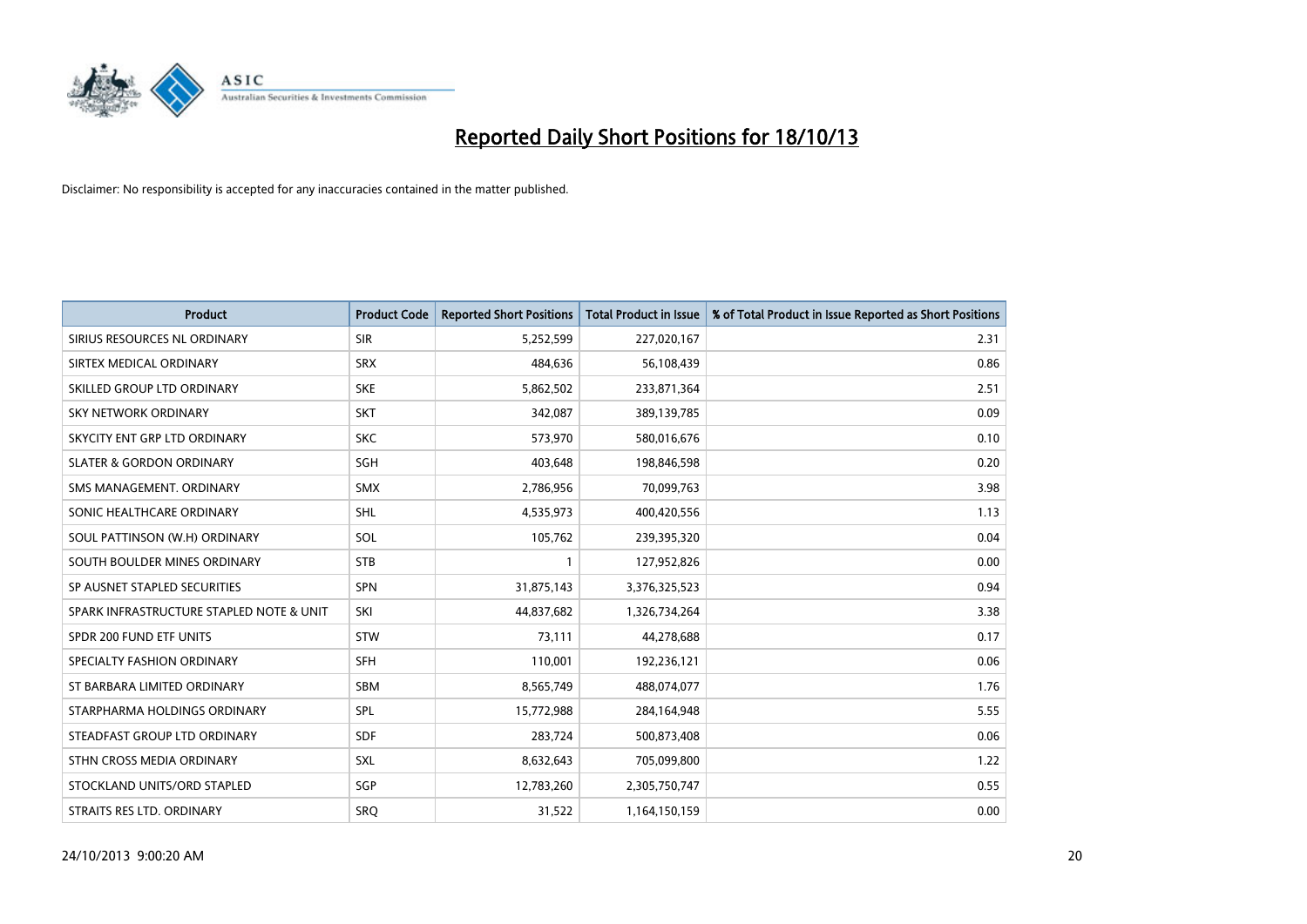

| <b>Product</b>                   | <b>Product Code</b> | <b>Reported Short Positions</b> | <b>Total Product in Issue</b> | % of Total Product in Issue Reported as Short Positions |
|----------------------------------|---------------------|---------------------------------|-------------------------------|---------------------------------------------------------|
| STRIKE ENERGY LTD ORDINARY       | <b>STX</b>          | 100,000                         | 706,519,664                   | 0.01                                                    |
| STW COMMUNICATIONS ORDINARY      | SGN                 | 2,671,072                       | 403,828,512                   | 0.66                                                    |
| SUNCORP GROUP LTD ORDINARY       | <b>SUN</b>          | 3,792,663                       | 1,286,600,980                 | 0.29                                                    |
| SUNDANCE ENERGY ORDINARY         | <b>SEA</b>          | 140,681                         | 462,611,982                   | 0.03                                                    |
| SUNDANCE RESOURCES ORDINARY      | SDL                 | 51,865,530                      | 3,072,110,985                 | 1.69                                                    |
| SUNLAND GROUP LTD ORDINARY       | <b>SDG</b>          | 43,137                          | 181,710,087                   | 0.02                                                    |
| SUPER RET REP LTD ORDINARY       | SUL                 | 1,246,385                       | 196,731,620                   | 0.63                                                    |
| SYD AIRPORT STAPLED US PROHIBIT. | <b>SYD</b>          | 18,896,565                      | 2,194,322,759                 | 0.86                                                    |
| SYRAH RESOURCES ORDINARY         | <b>SYR</b>          | 2,805,518                       | 148,330,123                   | 1.89                                                    |
| TABCORP HOLDINGS LTD ORDINARY    | <b>TAH</b>          | 18,423,580                      | 754,274,706                   | 2.44                                                    |
| TANAMI GOLD NL ORDINARY          | <b>TAM</b>          | 41                              | 587,548,523                   | 0.00                                                    |
| TAP OIL LIMITED ORDINARY         | <b>TAP</b>          | 206,693                         | 241,608,606                   | 0.09                                                    |
| TASSAL GROUP LIMITED ORDINARY    | <b>TGR</b>          | 200,437                         | 146,507,029                   | 0.14                                                    |
| <b>TATTS GROUP LTD ORDINARY</b>  | <b>TTS</b>          | 11,461,873                      | 1,416,385,884                 | 0.81                                                    |
| TELECOM CORPORATION ORDINARY     | <b>TEL</b>          | 9,060,703                       | 1,822,303,137                 | 0.50                                                    |
| TELSTRA CORPORATION, ORDINARY    | <b>TLS</b>          | 11,978,957                      | 12,443,074,357                | 0.10                                                    |
| TEN NETWORK HOLDINGS ORDINARY    | <b>TEN</b>          | 123,511,203                     | 2,586,970,845                 | 4.77                                                    |
| TERANGA GOLD CORP CDI 1:1        | <b>TGZ</b>          | 848,630                         | 172,466,316                   | 0.49                                                    |
| TFS CORPORATION LTD ORDINARY     | <b>TFC</b>          | 147,500                         | 279,621,829                   | 0.05                                                    |
| THE REJECT SHOP ORDINARY         | <b>TRS</b>          | 1,992,285                       | 28,826,248                    | 6.91                                                    |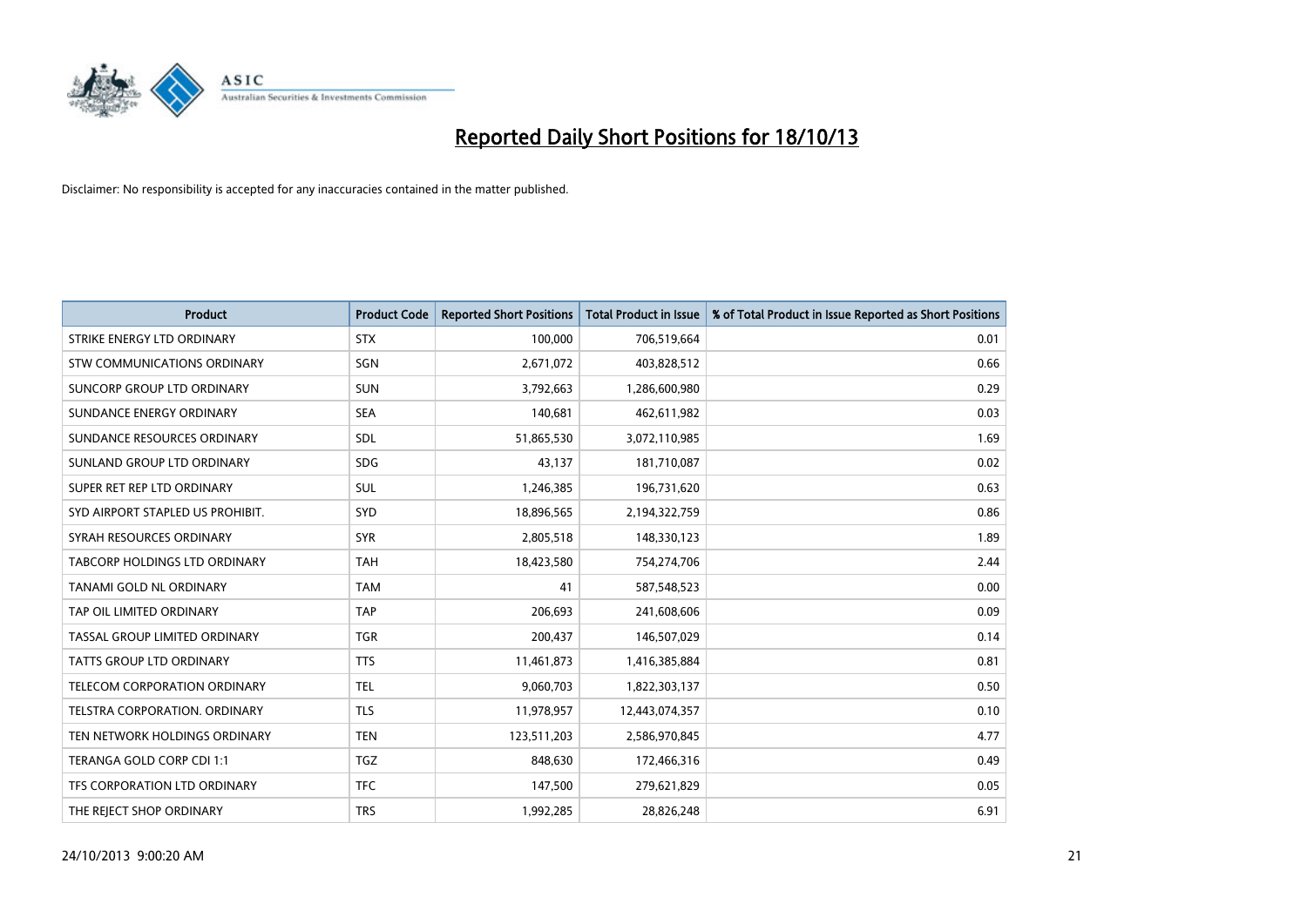

| <b>Product</b>                        | <b>Product Code</b> | <b>Reported Short Positions</b> | <b>Total Product in Issue</b> | % of Total Product in Issue Reported as Short Positions |
|---------------------------------------|---------------------|---------------------------------|-------------------------------|---------------------------------------------------------|
| THORN GROUP LIMITED ORDINARY          | <b>TGA</b>          | 31,442                          | 148,897,155                   | 0.02                                                    |
| TIGER RESOURCES ORDINARY              | <b>TGS</b>          | 2,503,168                       | 674,770,269                   | 0.37                                                    |
| TITAN ENERGY SERVICE ORDINARY         | <b>TTN</b>          | 14,594                          | 48,434,770                    | 0.03                                                    |
| TOLL HOLDINGS LTD ORDINARY            | <b>TOL</b>          | 26,912,642                      | 717,133,875                   | 3.75                                                    |
| TORO ENERGY LIMITED ORDINARY          | <b>TOE</b>          | 139,845                         | 1,041,936,676                 | 0.01                                                    |
| TOX FREE SOLUTIONS ORDINARY           | <b>TOX</b>          | 1,268,567                       | 132,519,859                   | 0.96                                                    |
| TPG TELECOM LIMITED ORDINARY          | <b>TPM</b>          | 2,389,425                       | 793,808,141                   | 0.30                                                    |
| TRADE ME GROUP ORDINARY               | <b>TME</b>          | 364,971                         | 396,261,129                   | 0.09                                                    |
| <b>TRANSFIELD SERVICES ORDINARY</b>   | <b>TSE</b>          | 39,622,312                      | 512,457,716                   | 7.73                                                    |
| TRANSPACIFIC INDUST, ORDINARY         | <b>TPI</b>          | 18,847,222                      | 1,578,563,490                 | 1.19                                                    |
| TRANSURBAN GROUP TRIPLE STAPLED SEC.  | TCL                 | 2,740,018                       | 1,485,500,376                 | 0.18                                                    |
| <b>TREASURY GROUP ORDINARY</b>        | <b>TRG</b>          | 25,674                          | 23,070,755                    | 0.11                                                    |
| TREASURY WINE ESTATE ORDINARY         | <b>TWE</b>          | 24,499,816                      | 647,227,144                   | 3.79                                                    |
| TROY RESOURCES LTD ORDINARY           | <b>TRY</b>          | 515,189                         | 167,730,292                   | 0.31                                                    |
| TWENTY-FIRST FOX INC A NON-VOTING CDI | <b>FOXLV</b>        | 1,282,204                       | 22,274,005                    | 5.76                                                    |
| TWENTY-FIRST FOX INC B VOTING CDI     | <b>FOX</b>          | 1,211,117                       | 208,434,066                   | 0.58                                                    |
| UGL LIMITED ORDINARY                  | UGL                 | 19,834,388                      | 166,511,240                   | 11.91                                                   |
| UNILIFE CORPORATION CDI 6:1           | <b>UNS</b>          | 7,954                           | 275,763,432                   | 0.00                                                    |
| <b>UXC LIMITED ORDINARY</b>           | <b>UXC</b>          | 261,579                         | 311,975,502                   | 0.08                                                    |
| <b>VENTURE MINERALS ORDINARY</b>      | <b>VMS</b>          | 184,978                         | 287,320,170                   | 0.06                                                    |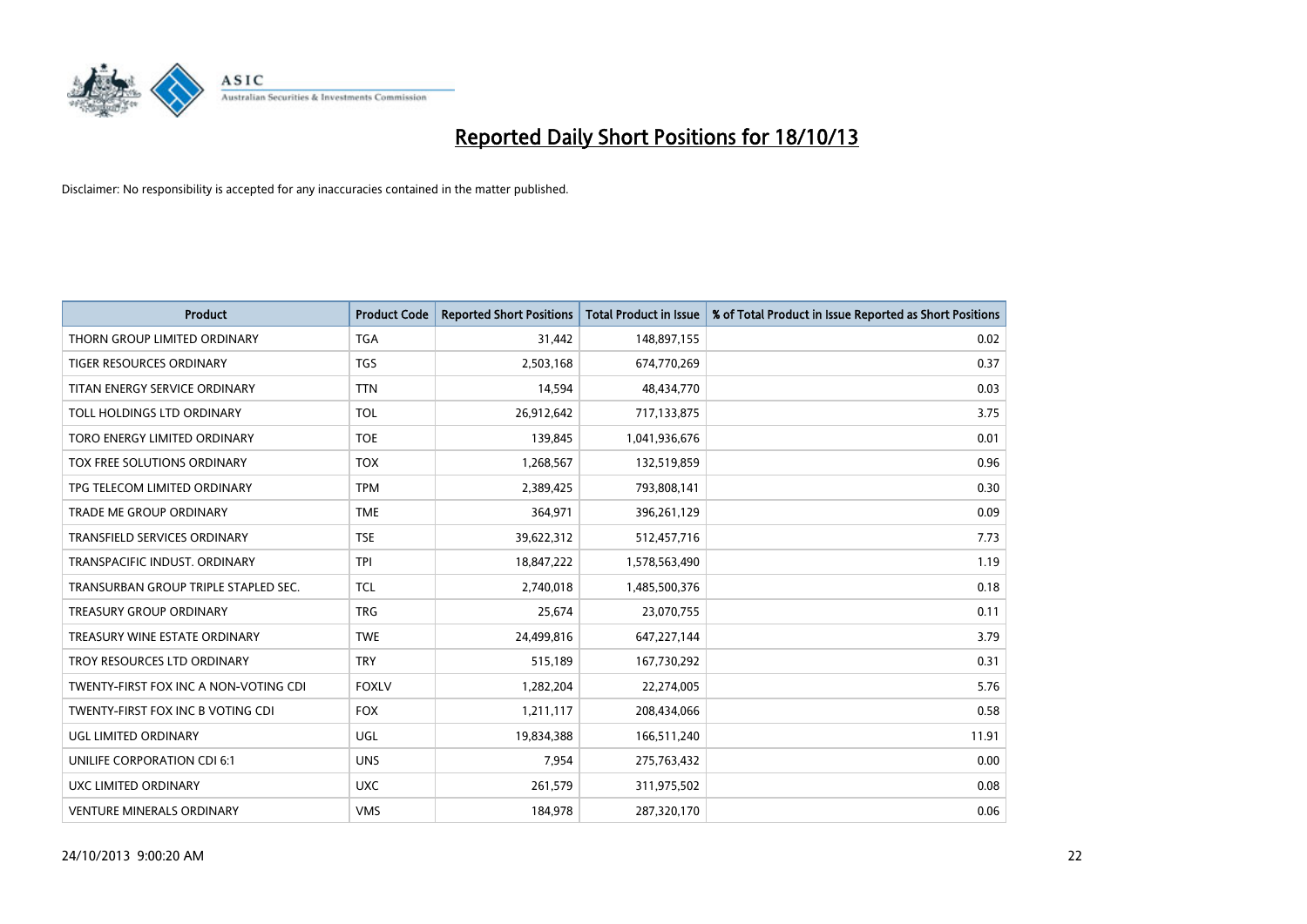

| <b>Product</b>                         | <b>Product Code</b> | <b>Reported Short Positions</b> | <b>Total Product in Issue</b> | % of Total Product in Issue Reported as Short Positions |
|----------------------------------------|---------------------|---------------------------------|-------------------------------|---------------------------------------------------------|
| VILLA WORLD LTD, ORDINARY              | <b>VLW</b>          | 54,207                          | 80,038,863                    | 0.07                                                    |
| VILLAGE ROADSHOW LTD ORDINARY          | <b>VRL</b>          | 449,707                         | 159,486,203                   | 0.28                                                    |
| <b>VIRGIN AUS HLDG LTD ORDINARY</b>    | <b>VAH</b>          | 152,359,175                     | 2,589,840,317                 | 5.88                                                    |
| <b>VIRTUS HEALTH LTD ORDINARY</b>      | <b>VRT</b>          | 72,781                          | 79,536,601                    | 0.09                                                    |
| <b>VISION EYE INSTITUTE ORDINARY</b>   | VEI                 | 216,408                         | 160,657,741                   | 0.13                                                    |
| <b>WATPAC LIMITED ORDINARY</b>         | <b>WTP</b>          | 65,991                          | 184,332,526                   | 0.04                                                    |
| WEBJET LIMITED ORDINARY                | <b>WEB</b>          | 3,132,434                       | 79,397,959                    | 3.95                                                    |
| WESFARMERS LIMITED ORDINARY            | <b>WES</b>          | 27,665,483                      | 1,006,683,257                 | 2.75                                                    |
| WESFARMERS LIMITED PARTIALLY PROTECTED | <b>WESN</b>         | 176,092                         | 150,510,341                   | 0.12                                                    |
| WESTERN AREAS LTD ORDINARY             | <b>WSA</b>          | 20,677,266                      | 196,862,806                   | 10.50                                                   |
| WESTERN DESERT RES. ORDINARY           | <b>WDR</b>          | 3,823,536                       | 410,176,629                   | 0.93                                                    |
| WESTFIELD GROUP ORD/UNIT STAPLED SEC   | <b>WDC</b>          | 6,838,333                       | 2,168,299,076                 | 0.32                                                    |
| WESTFIELD RETAIL TST UNIT STAPLED      | <b>WRT</b>          | 14, 167, 362                    | 2,995,945,800                 | 0.47                                                    |
| <b>WESTPAC BANKING CORP ORDINARY</b>   | <b>WBC</b>          | 24,943,440                      | 3,109,048,309                 | 0.80                                                    |
| WHITE ENERGY COMPANY ORDINARY          | <b>WEC</b>          | 42,413                          | 322,974,494                   | 0.01                                                    |
| WHITEHAVEN COAL ORDINARY               | <b>WHC</b>          | 82,365,347                      | 1,025,692,710                 | 8.03                                                    |
| WIDE BAY AUST LTD ORDINARY             | <b>WBB</b>          | 32,224                          | 36,238,600                    | 0.09                                                    |
| WINDIMURRA VANADIUM ORDINARY           | <b>WVL</b>          | 20,461                          | 19,284,366                    | 0.11                                                    |
| WOODSIDE PETROLEUM ORDINARY            | <b>WPL</b>          | 1,772,992                       | 823,910,657                   | 0.22                                                    |
| WOOLWORTHS LIMITED ORDINARY            | <b>WOW</b>          | 2,896,572                       | 1,251,198,702                 | 0.23                                                    |